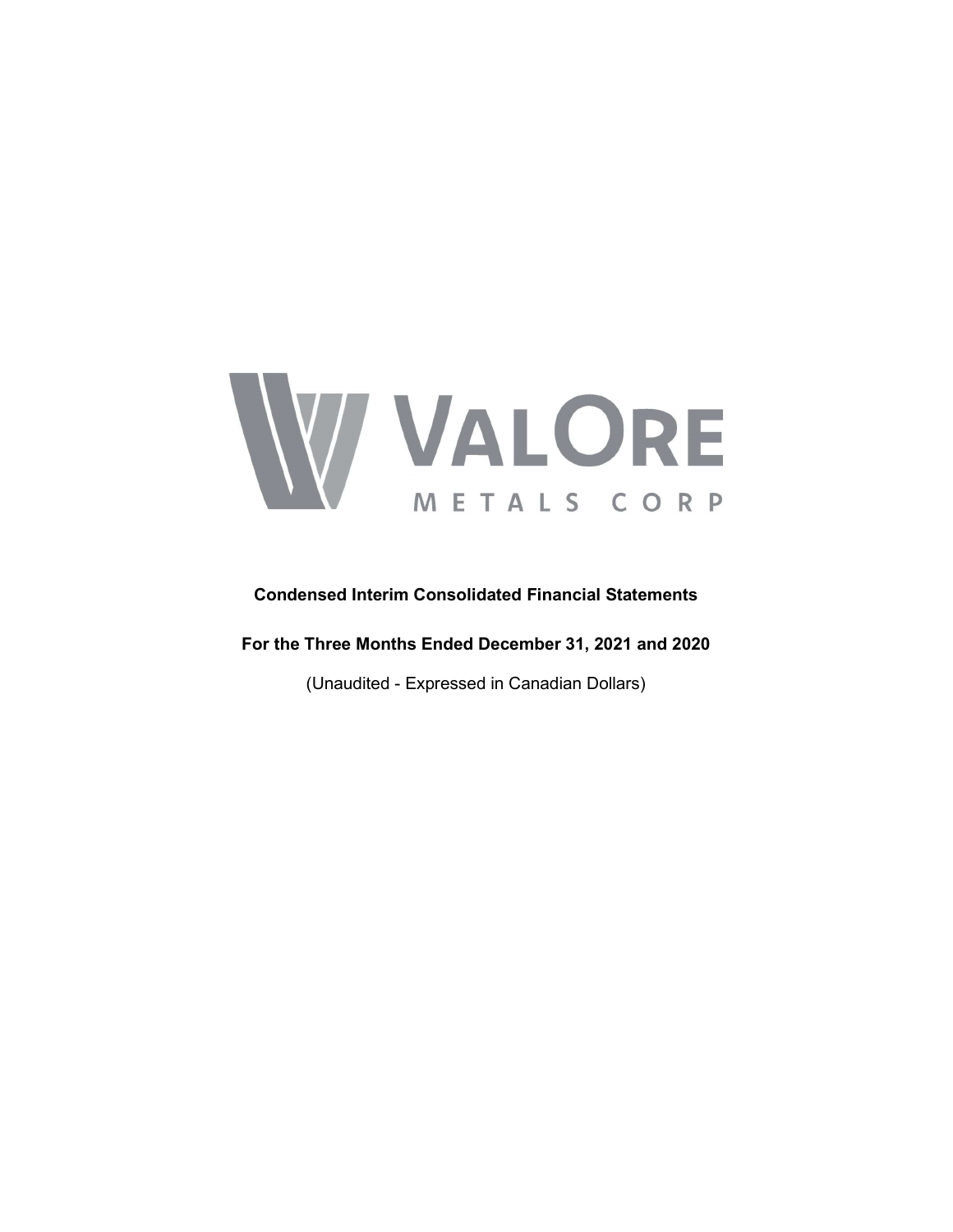## Notice of Non-review of Condensed Interim Financial Statements

In accordance with National Instrument 51-102, the Company discloses that the accompanying condensed interim consolidated financial statements have been prepared by and are the responsibility of the Company's management. They have been reviewed and approved by the Company's Audit Committee and the Board of Directors.

The attached condensed interim consolidated financial statements for the three months ended December 31, 2021 have not been reviewed by the Company's auditors.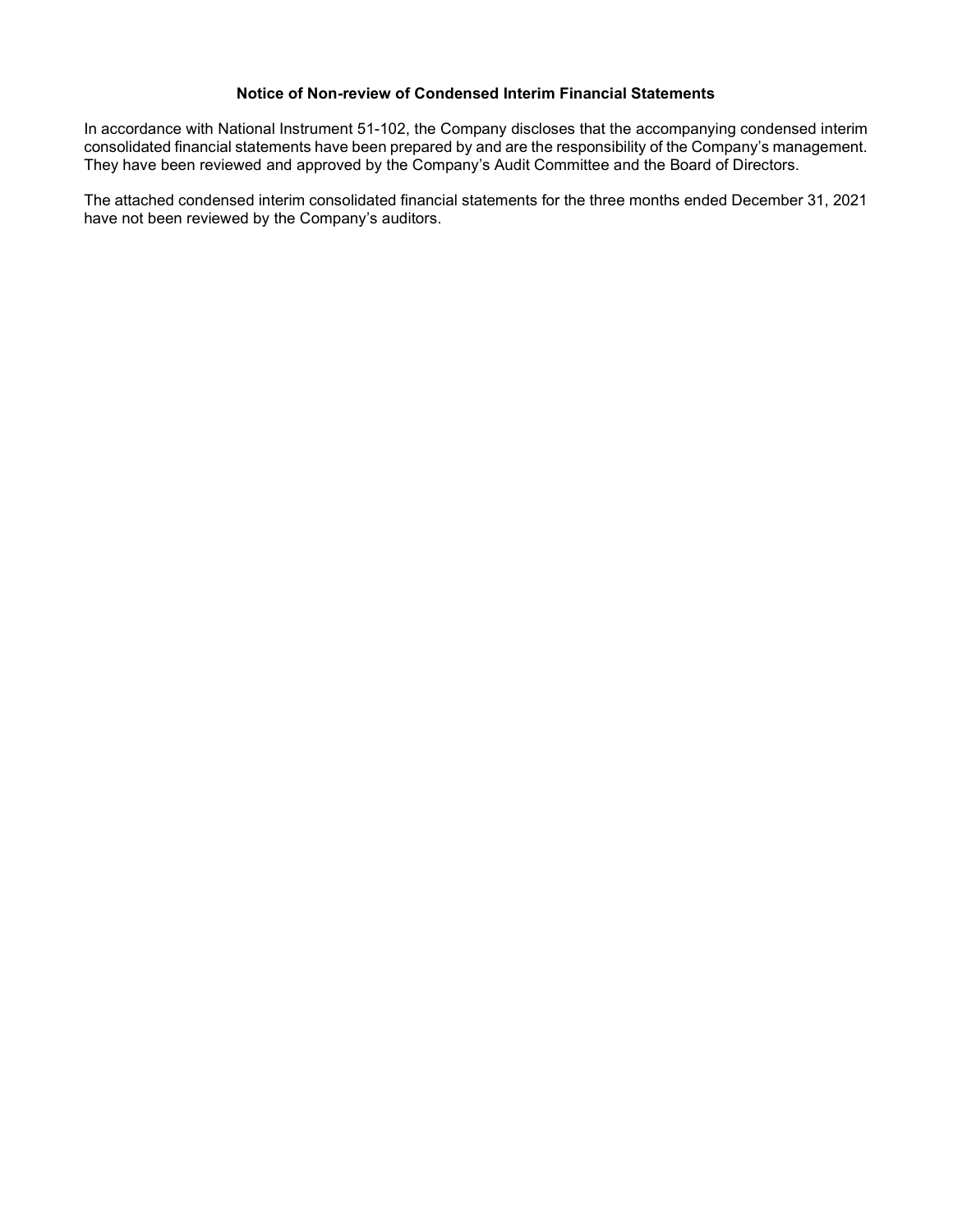(An Exploration Stage Company)

Condensed Interim Consolidated Statements of Financial Position (Expressed in Canadian Dollars)

|                                            |         | December 31,     | September 30,    |
|--------------------------------------------|---------|------------------|------------------|
|                                            | Note(s) | 2021             | 2021             |
| <b>ASSETS</b>                              |         |                  |                  |
| Current assets:                            |         |                  |                  |
| Cash                                       |         | \$<br>11,387,417 | \$<br>2,516,919  |
| Marketable securities                      | 3       | 198,638          |                  |
| <b>GST</b> recoverable                     |         | 35,301           | 18,165           |
| Prepaid expenses                           |         | 53,677           | 67,333           |
| <b>Total current assets</b>                |         | 11,675,033       | 2,602,417        |
| Non-current assets:                        |         |                  |                  |
| Equipment                                  | 4       | 151,992          | 163,589          |
| Exploration and evaluation assets          | 5       | 9,867,889        | 9,867,889        |
| <b>Total assets</b>                        |         | \$<br>21,694,914 | \$<br>12,633,895 |
|                                            |         |                  |                  |
| <b>LIABILITIES</b>                         |         |                  |                  |
| <b>Current liabilities:</b>                |         |                  |                  |
| Accounts payable and accrued liabilities   | 9       | \$<br>319,965    | \$<br>316,859    |
| Liability for Flow-Through Premium         | 10      | 542,365          |                  |
|                                            |         | 862,330          | 316,859          |
|                                            |         |                  |                  |
| Non-current liabilities:                   |         |                  |                  |
| Decommissioning liability                  | 6       | 1,259,401        | 1,254,945        |
| Long-term liability                        | 5       |                  |                  |
|                                            |         | 2,121,731        | 1,571,804        |
|                                            |         |                  |                  |
| <b>SHAREHOLDERS' EQUITY</b>                |         |                  |                  |
| Share capital                              | 8       | 92,658,439       | 82,992,926       |
| Obligation to issue shares                 | 8       | 235,000          | 235,000          |
| <b>Contributed surplus</b>                 | 8       | 13,857,673       | 13,329,901       |
| Accumulated other comprehensive loss       | 3       | (101, 532)       | (50, 170)        |
| <b>Deficit</b>                             |         | (87,076,397)     | (85, 445, 566)   |
| Total shareholders' equity                 |         | 19,573,183       | 11,062,091       |
| Total liabilities and shareholders' equity |         | \$<br>21,694,914 | \$<br>12,633,895 |

Nature of Operations and Going Concern (Note 1) Subsequent events (Note 14)

# APPROVED ON February 25, 2022 ON BEHALF OF THE BOARD:

"James Paterson", CEO , Director (Dale Wallster", Director in the settlement of the Mallster"), Director

- The accompanying notes are an integral part of these condensed interim consolidated financial statements -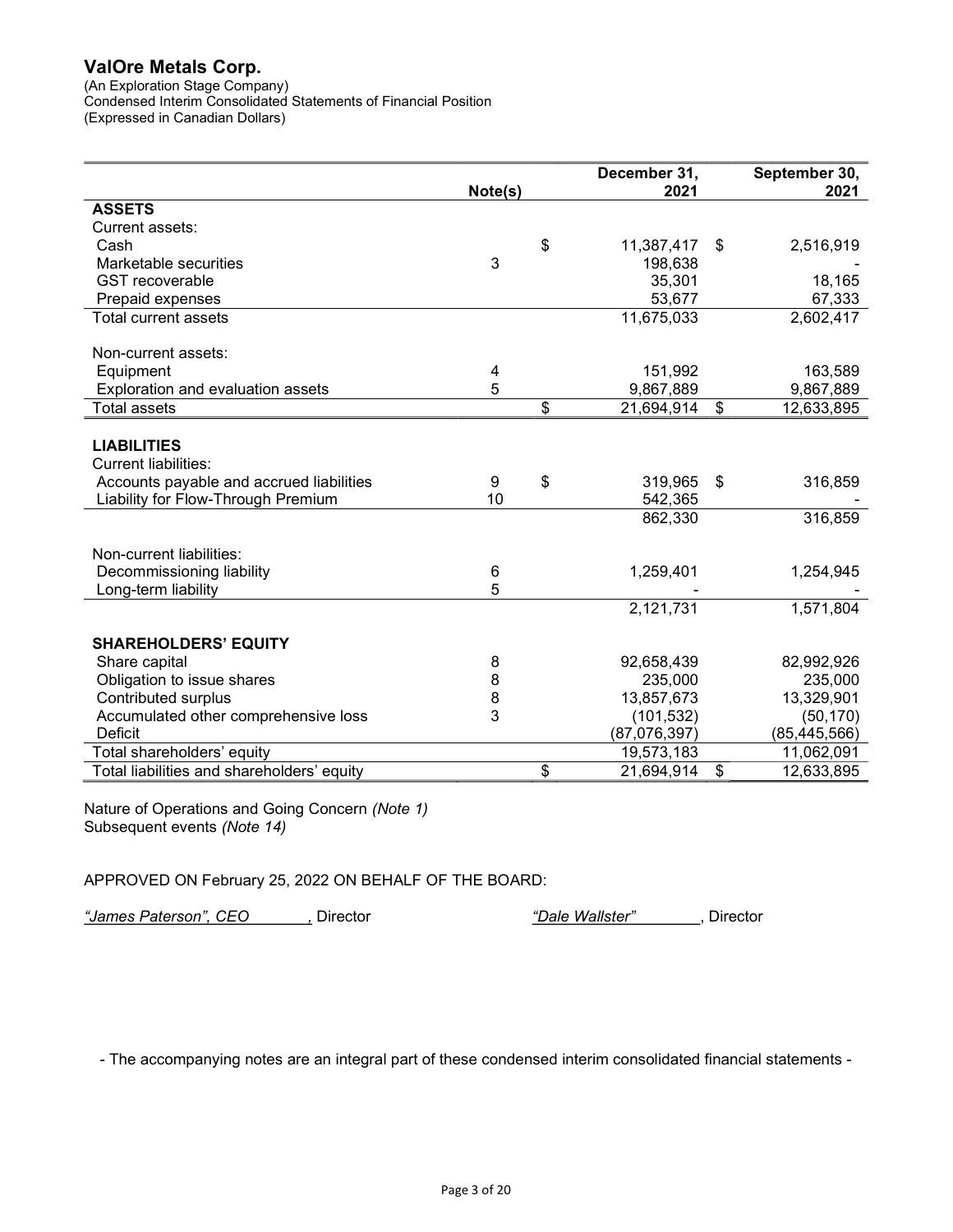(An Exploration Stage Company)

Condensed Interim Consolidated Statements of Loss and Comprehensive Loss (Expressed in Canadian Dollars)

Three months ended December 31, Note(s) 2021 2020 Expenses Depreciation 4 \$ 11,596 \$ 7,928 Bank charges and interest 3,923 Exploration expenditures 6 1,358,228 940,482<br>
Investor relations 40,038 111,542 40,038 **Investor relations** 111,542 Listing and filing fees 60,585 7,143 Management and consulting fees 168,701 and the set of the set of the set of the set of the set of the set of the set of the set of the set of the set of the set of the set of the set of the set of the set of the set of the Office and sundry **33,730** 16,586 Professional fees 41,284 Share-based compensation 6.8 and 5.9 194,701  $\overline{8,9}$  194,701 Travel and conference 2008 9,564 Loss before the undernoted (2,001,875) (1,272,130) Other income (expenses) Finance expense (14,281) Interest income 16,682 424 Foreign exchange (3,273) (7,246) Other income 5,10 357,635 -**Net loss for the year (1,630,831)** (1,293,233) Change in fair value of marketable securities 3 (51,362) (2,252) Total comprehensive loss for the period  $$(1,682,193)$  \$ $$(1,295,485)$ Basic and diluted loss per common share the state that the set of  $(0.01)$  \$ (0.01) (0.01) Weighted average number of common shares outstanding 131,034,976 90,958,286

- The accompanying notes are an integral part of these condensed interim consolidated financial statements -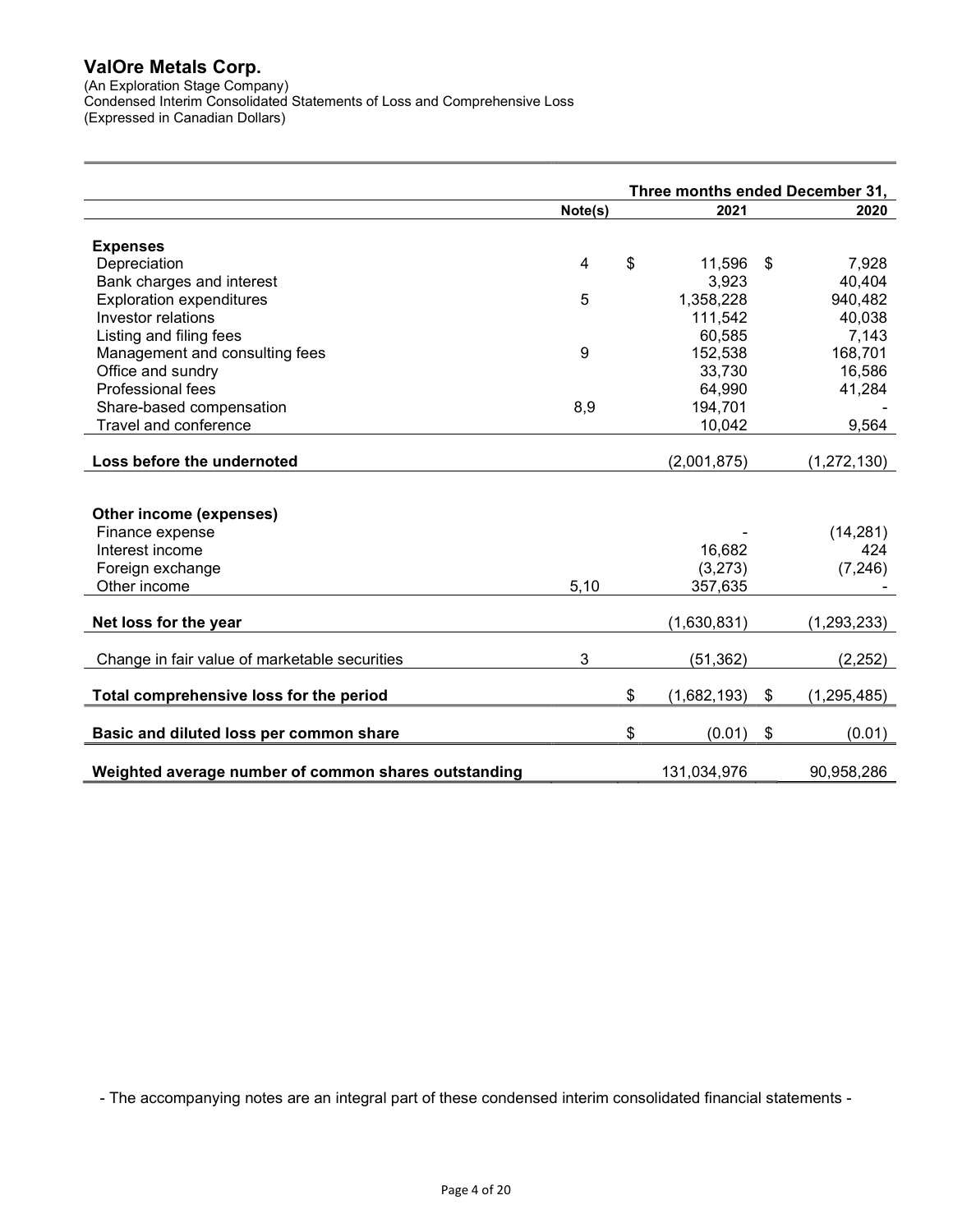(An Exploration Stage Company) Condensed Interim Consolidated Statements of Cash Flow (Expressed in Canadian Dollars)

|                                                     | Three months ended December 31, |                          |             |  |  |  |
|-----------------------------------------------------|---------------------------------|--------------------------|-------------|--|--|--|
|                                                     |                                 | 2021                     | 2020        |  |  |  |
|                                                     |                                 |                          |             |  |  |  |
| Cash flows from operating activities:               |                                 |                          |             |  |  |  |
| Net loss for the year                               | \$                              | (1,630,831)<br>\$        | (1,293,233) |  |  |  |
| Items not involving cash:                           |                                 |                          |             |  |  |  |
| Depreciation                                        |                                 | 11,597                   | 7,928       |  |  |  |
| Accretion                                           |                                 | 4,456                    | 2,092       |  |  |  |
| Other income                                        |                                 | (257, 635)               |             |  |  |  |
| Interest expense on loan                            |                                 |                          | 38,378      |  |  |  |
| Finance expense on loan                             |                                 |                          | 14,281      |  |  |  |
| Share-based compensation                            |                                 | 194,701                  |             |  |  |  |
| Interest income                                     |                                 | (16, 682)                | (424)       |  |  |  |
| Long term liability                                 |                                 |                          | (50,000)    |  |  |  |
| Changes in non-cash working capital:                |                                 |                          |             |  |  |  |
| Other receivables                                   |                                 |                          | (15)        |  |  |  |
| <b>GST</b> recoverable                              |                                 | (17, 136)                | (1,931)     |  |  |  |
| Prepaid expenses                                    |                                 | 13,656                   | 11,096      |  |  |  |
| Accounts payable and accrued liabilities            |                                 | 3,107                    | (171, 623)  |  |  |  |
|                                                     |                                 | (1,694,767)              | (1,443,451) |  |  |  |
| Interest received                                   |                                 | 16,682                   | 424         |  |  |  |
| Net cash used in operating activities               |                                 | $\overline{(1,678,085)}$ | (1,443,027) |  |  |  |
|                                                     |                                 |                          |             |  |  |  |
| Cash flows from investing activities:               |                                 |                          |             |  |  |  |
| Proceeds from sale of marketable securities         |                                 |                          | 81,643      |  |  |  |
| Net cash provided by (used in) investing activities |                                 |                          | 81,643      |  |  |  |
|                                                     |                                 |                          |             |  |  |  |
| Cash flows from financing activities:               |                                 |                          |             |  |  |  |
| Issuance of shares for warrants exercised           |                                 | 150,000                  | 16,100      |  |  |  |
| Issuance of shares for options exercised            |                                 | 187,350                  |             |  |  |  |
| Issuance of shares for private placement            |                                 | 11,000,000               |             |  |  |  |
| Share issuance costs - cash                         |                                 | (788, 767)               |             |  |  |  |
| Proceeds from related party loan                    |                                 |                          | 885,278     |  |  |  |
| Net cash provided by financing activities           |                                 | 10,548,583               | 901,378     |  |  |  |
|                                                     |                                 |                          |             |  |  |  |
| Net increase (decrease) in cash                     |                                 | 8,870,498                | (460,006)   |  |  |  |
| Cash, beginning of the period                       |                                 | 2,516,919                | 534,282     |  |  |  |
|                                                     |                                 |                          |             |  |  |  |
| Cash, end of the period                             | \$                              | 11,387,417<br>\$         | 74,276      |  |  |  |

During the year ended December 31, 2021, the Company paid \$ Nil in taxes (2021 - \$ Nil), \$nil (2021 - \$38,378) in interest, and \$nil (2021 - \$14,281) in finance expense on loan.

#### Supplemental Schedule of Non-Cash Investing and Financing Activities

| Change in fair value of marketable securities      | $(51,362)$ \$ | (2,252) |
|----------------------------------------------------|---------------|---------|
| Fair value of warrants exercised                   | $\sim$        | 6.100   |
| Fair value of options exercised                    | 100.353 \$    |         |
| Fair value of warrants issued on private placement | 183.333       |         |
| Fair value of finders warrants                     | 250.090 \$    |         |
| Flow through premium liability                     | 550.000 \$    |         |

- The accompanying notes are an integral part of these condensed interim consolidated financial statements -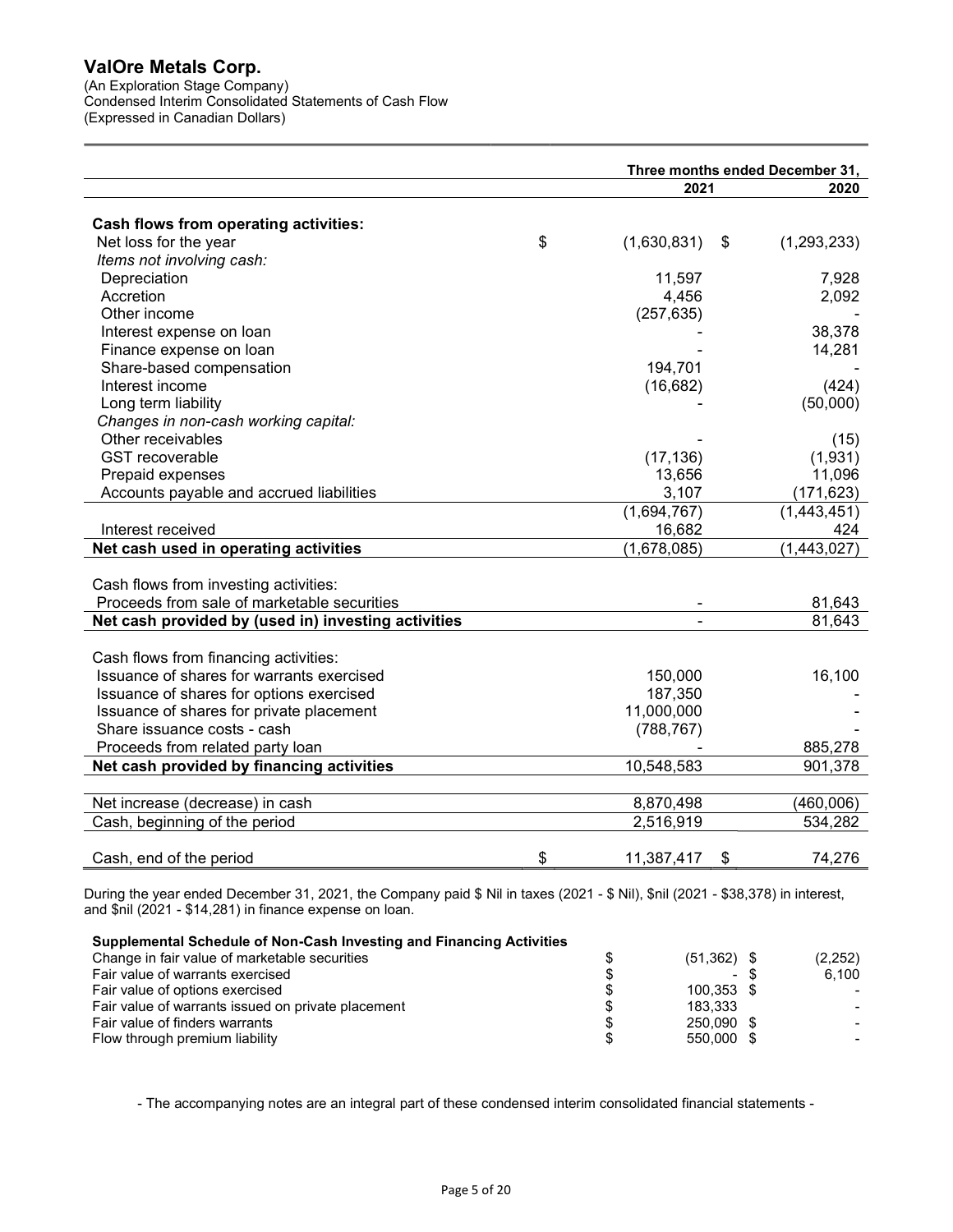(An Exploration Stage Company) Condensed Interim Consolidated Statements of Changes in Shareholders Equity (Expressed in Canadian Dollars)

|                                                |            | Share Capital (Note 8)   |                |                        |                   | Accumulated     |               |
|------------------------------------------------|------------|--------------------------|----------------|------------------------|-------------------|-----------------|---------------|
|                                                |            |                          | Obligation     |                        |                   | other           | Total         |
|                                                | Number of  |                          | to issue       | Contributed            |                   | comprehensive   | shareholders' |
|                                                | shares     | Amount                   | shares         | surplus                | Deficit           | income (loss)   | equity        |
|                                                |            |                          |                |                        |                   |                 |               |
| Balance, September 30, 2020                    |            | 90,950,677 \$74,184,894  |                | \$470,000 \$13,455,676 | \$(79,808,834)    | \$<br>(47, 918) | \$8,253,818   |
| Warrants exercised                             | 70,000     | 22,271                   |                | (6, 171)               |                   |                 | 16,100        |
| Fair value adjustment on marketable securities |            |                          |                |                        |                   | (2, 252)        | (2, 252)      |
| Loss for the period                            |            |                          |                |                        | (1, 293, 233)     |                 | (1,293,233)   |
| Balance at December 31, 2020                   |            | 91,020,677 \$74,207,165  |                | \$470,000 \$13,449,505 | $$$ (81,102,067)  | \$<br>(50, 170) | \$6,974,433   |
|                                                |            |                          |                |                        |                   |                 |               |
| Balance, September 30, 2021                    |            | 121,496,746 \$82,992,926 | \$235,000      | \$13,329,901           | \$ (85, 445, 566) | \$<br>(50, 170) | \$11,062,091  |
| Options exercised                              | 624,500    | 287,703                  |                | (100,353)              |                   |                 | 187,350       |
| Warrants exercised                             | 333,333    | 150,000                  |                |                        |                   |                 | 150,000       |
| Shares issue for private placement             | 18,333,333 | 10,816,667               | $\blacksquare$ | 183,333                |                   |                 | 11,000,000    |
| Flow-Through Liability                         |            | (550,000)                |                |                        |                   |                 | (550,000)     |
| Share issuance costs - cash                    |            | (788, 767)               |                |                        |                   |                 | (788, 767)    |
| Share issuance costs - finders warrants        |            | (250,090)                |                | 250,090                |                   |                 |               |
| Share based compensation                       |            |                          |                | 194,702                |                   |                 | 194,702       |
| Fair value adjustment on marketable securities |            |                          |                |                        |                   | (51, 362)       | (51, 362)     |
| Loss for the period                            |            |                          |                |                        | (1,630,831)       |                 | (1,630,831)   |
| <b>Balance at December 31, 2021</b>            |            | 140,787,912 \$92,658,439 |                | \$235,000 \$13,857,673 | \$ (87,076,397)   | (101,532)       | \$19,573,183  |

The accompanying notes are an integral part of these condensed interim consolidated financial statements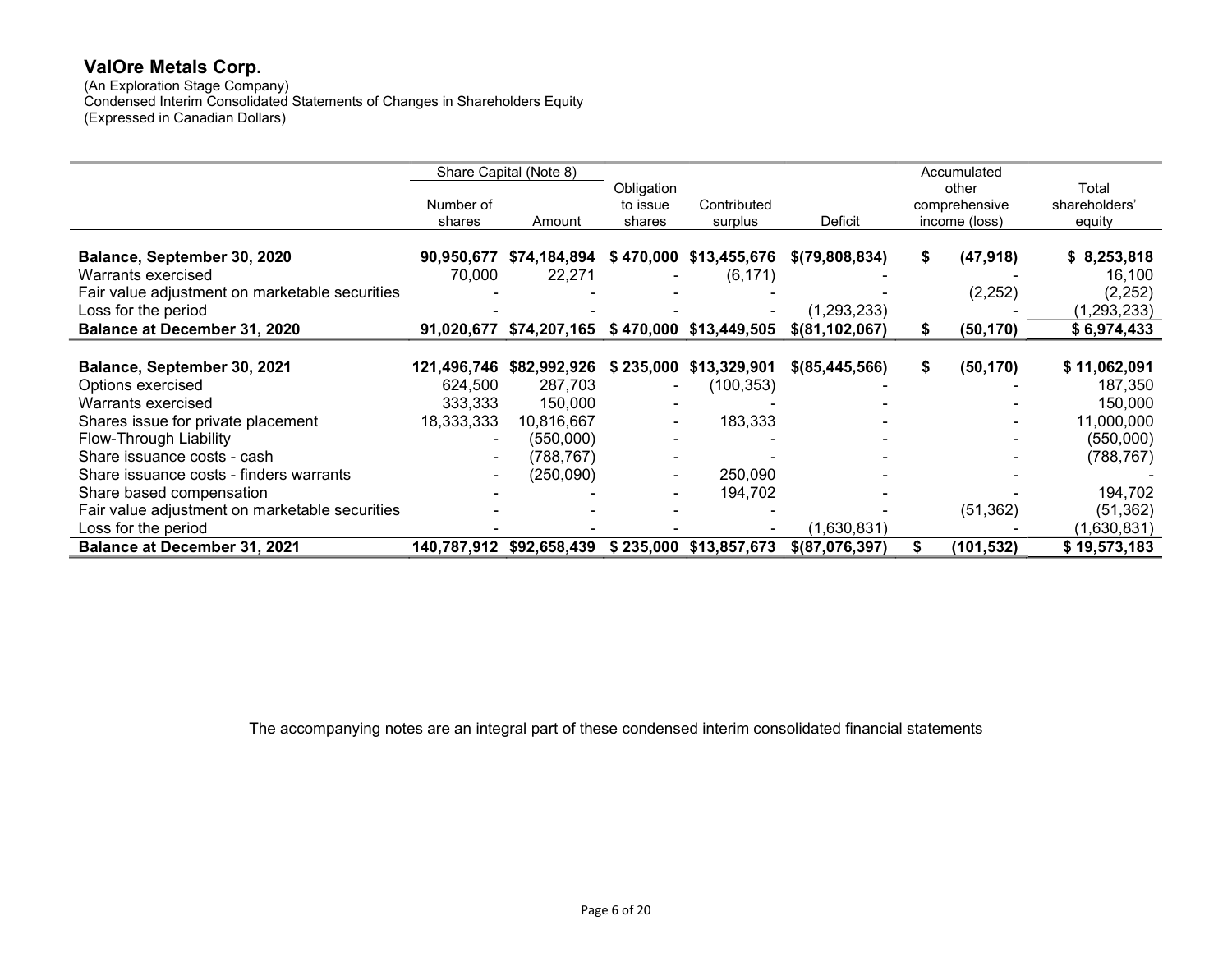#### 1. Nature of operations and going concern

ValOre Metals Corp. (the "Company" or "ValOre") is an exploration stage company focused on the acquisition, exploration and development of resource properties. The Company's registered and records office is located at Suite 1020, 800 West Pender Street, Vancouver, BC, V6C 2V6.

The Company was incorporated as a wholly owned subsidiary of Kaminak Gold Corporation ("Kaminak") on February 13, 2008 as 0816479 BC Ltd. under British Columbia's Company Act. Effective February 20, 2008, 0816479 BC Ltd. changed its name to Kivalliq Energy Corporation ("Kivalliq").

Kivalliq became a reporting issuer in Alberta and British Columbia on July 4, 2008 by virtue of a reorganization transaction involving the exchange of securities between Kaminak, Kivalliq and the shareholders of Kaminak. The reorganization transaction involved the acquisition from Kaminak of a 100% interest in Kaminak's Angilak Uranium property. On July 7, 2008, after completion of private placements, the Company's shares became publicly traded on the TSX Venture Exchange under the trading symbol "KIV".

On June 28, 2018, the Company's name was officially changed to ValOre Metals Corp. and ValOre's shares commenced trading on the TSX Venture Exchange having the trading symbol ("VO").

Long-term continuance of the Company's operations is dependent upon achieving profitable operations and obtaining additional equity or debt financing. The recoverability of the carrying values of the Company's resource property interests is dependent upon the existence and discovery of economically recoverable reserves, the ability of the Company to obtain the necessary financing to complete the development of these properties and future profitable production from or proceeds from the disposition of resource properties. As of September 30, 2021, the Company has not achieved profitable operations and has accumulated losses since inception.

As at December 31, 2021, the Company had current assets of \$11,675,033 to settle current liabilities of \$862,330, leaving the company with a working capital of \$10,812,703. ValOre may be required to delay discretionary expenditures if additional financing cannot be obtained on reasonable terms. Failure to obtain additional financing when required may result in the loss of some, or all, of the Company's exploration and evaluation assets (Note 5). These material uncertainties may cast significant doubt about the Company's ability to continue as a going concern.

In March 2020, the World Health Organization declared coronavirus COVID-19 a global pandemic. This contagious disease outbreak, which has continued to spread, and any related adverse public health developments, has adversely affected workforces, economies, and financial markets globally, potentially leading to an economic downturn. To date, there have been limited adverse effects on ValOre's business or ability to raise funds.

#### 2. Significant accounting policies, estimates and judgements

## a) Basis of presentation, principles of consolidation and statement of compliance

These condensed interim consolidated financial statements have been prepared in accordance with International Financial Reporting Standards ("IFRS") as issued by the International Accounting Standards Board ("IASB") for interim information, specifically International Accounting Standards ("IAS") 34 - Interim Financial Reporting. In addition, these condensed interim consolidated financial statements have been prepared using interpretations issued by the International Financial Reporting Interpretation Committee ("IFRIC") in effect at December 31, 2021 and the same accounting policies and methods of their application as the most recent annual financial statements of the Company. These condensed interim consolidated financial statements do not include all disclosures normally provided in the annual financial statements and should be read in conjunction with the Company's audited financial statements for the year ended September 30, 2021.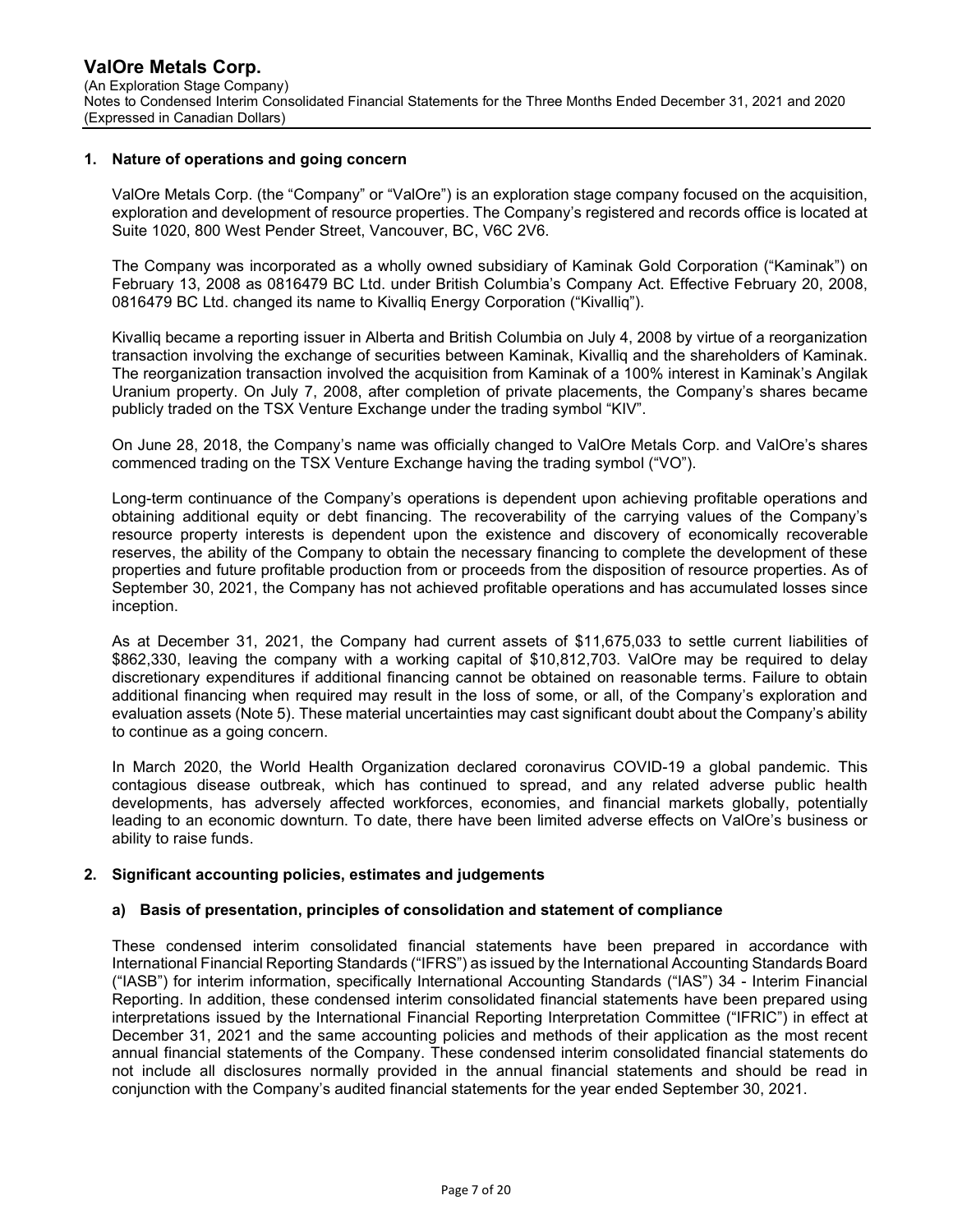In management's opinion, all adjustments necessary for fair presentation have been included in these condensed interim consolidated financial statements. Interim results are not necessarily indicative of the results expected for the year ending September 30, 2022.

The condensed interim consolidated financial statements for the three months ended December 31, 2021 (including comparatives) have been prepared by management, reviewed by the Audit Committee and approved and authorized for issue by the Board of Directors on February 25, 2022.

These condensed interim consolidated financial statements include the financial statements of ValOre Metals Corp. and its wholly owned subsidiaries PBBM Holdings Ltd. and Pedra Branca do Brasil Mineracao Ltda. All intercompany transactions and balances have been eliminated upon consolidation.

## b) Critical accounting judgements and estimates

The preparation of these condensed interim consolidated financial statements in conformity with IFRS requires management to make certain estimates, judgments and assumptions that affect the reported amounts of assets and liabilities at the date of the financial statements and reported amount of expenses during the reporting period. Actual outcomes could differ from these estimates. These financial statements include estimates that, by their nature, are uncertain. The impacts of such estimates are pervasive throughout the financial statements and may require accounting adjustments based on future occurrences.

Revisions to accounting estimates are recognized in the period in which the estimate is revised and future periods if the revision affects both current and future periods.

These estimates are based on historical experience, current and future economic conditions and other factors, including expectations of future events that are believed to be reasonable under the circumstances.

Information about significant areas of estimation uncertainty in applying accounting policies that have the most significant effect on the amounts recognized in the financial statements are noted below with further details of the assumptions contained in the relevant note.

The preparation of these condensed interim consolidated financial statements requires management to make judgments regarding the going concern of the Company as discussed in Note 1.

The critical estimates and judgments applied in the preparation of the unaudited condensed interim consolidated financial statements for the three months ended December 31, 2021 are consistent with those applied and disclosed in note 2 to the Company's audited consolidated financial statements for the year ended September 30, 2021.

## c) Foreign currency translation

The functional currency of ValOre and its subsidiaries is the Canadian dollar. Foreign currency transactions are translated into the functional currency of the Company using the exchange rates prevailing at the dates of the transactions. Monetary assets and liabilities denominated in foreign currencies at the reporting date are translated into the functional currency at the exchange rate in effect at the financial statement date. Exchange gains or losses arising from these translations are recognized in profit or loss for the reporting period.

# 3. Marketable securities

| Fair value<br>Sep 30, 2020 | Additions<br>Sep 30, 2021 | Disposals<br>Sept 30, 2021 | Fair value<br>adiustment<br>Sept 30, 2021 | Fair value<br>Sept 30, 2021 |
|----------------------------|---------------------------|----------------------------|-------------------------------------------|-----------------------------|
| \$83.895<br>Common shares  |                           | (81.643)<br>\$.            | \$ (2.252)                                | Տ. -                        |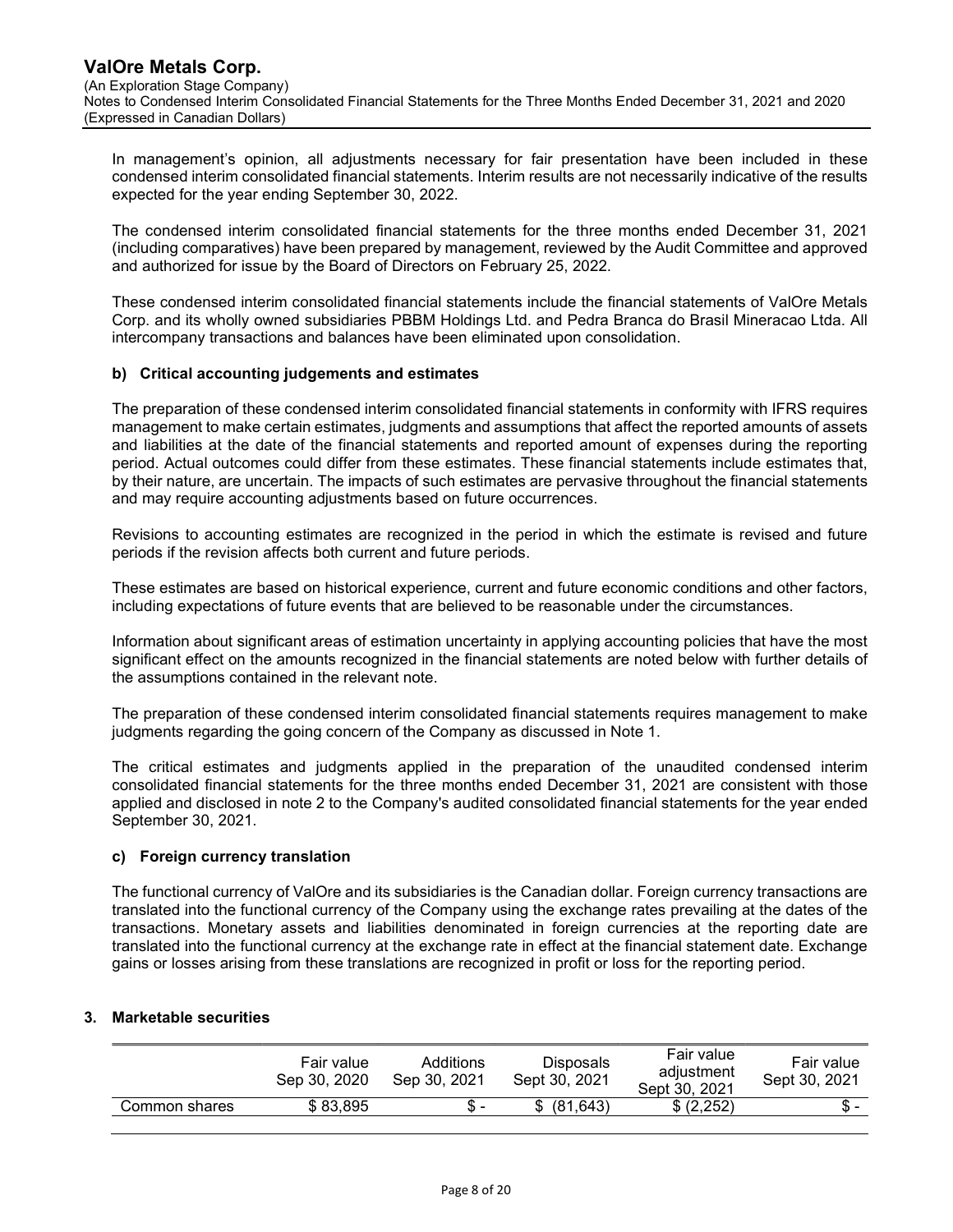(An Exploration Stage Company)

Notes to Condensed Interim Consolidated Financial Statements for the Three Months Ended December 31, 2021 and 2020 (Expressed in Canadian Dollars)

|               | Fair value<br>Sep 30, 2021 | Additions<br>Dec 31, 2021 | <b>Disposals</b><br>Dec 31, 2021 | Fair value<br>adiustment<br>Dec 31, 2021 | Fair value<br>Dec 31, 2021 |
|---------------|----------------------------|---------------------------|----------------------------------|------------------------------------------|----------------------------|
| Common shares |                            | \$250,000                 | $\blacksquare$                   | \$ (51.362)                              | 198,638                    |

During the year ended September 30, 2017, Coast Copper Corp. or "Coast Copper" (formerly Roughrider Exploration Limited) settled a payment due to earn its 50% interest in the Genesis property in the form of shares. The Company received payment of 2,500,000 shares of Coast Copper on August 31, 2017.

Management has recorded these investments as FVTOCI. The Company will revalue the investments at each reporting period. Any changes in the fair value of the investments will be recorded at FVTOCI.

During the year ended September 30, 2021, the Company sold investments for proceeds of \$81,643 (2020 - \$213,389). This resulted in a loss of \$2,252 (2020 – gain of \$220,008) which was recognized in accumulated other comprehensive income (loss).

During the three months ended December 31, 2021, the Company received 2,837,684 shares of Azincourt Energy Corp. ("Azincourt") value at \$250,000 at issuance date (Note 5). As at December 31, 2021, the Company recorded a loss of \$51,362 which was recognized in accumulated other comprehensive income.

## 4. Equipment

|                                 | <b>Furniture &amp;</b><br>Equipment | <b>Computer</b><br><b>Equipment</b> | <b>Field</b><br>Equipment | <b>Vehicles</b>                | Total         |
|---------------------------------|-------------------------------------|-------------------------------------|---------------------------|--------------------------------|---------------|
| Cost                            |                                     |                                     |                           |                                |               |
| Balance at September 30, 2020   | \$31,595                            | \$24,719                            | \$925,225                 | \$<br>$\overline{\phantom{0}}$ | 981,539<br>\$ |
| Additions                       |                                     | -                                   | $\overline{\phantom{a}}$  | 76,279                         | 76,279        |
| Balance at September 30, 2021   | \$31,595                            | \$24,719                            | \$925,225                 | \$76,279                       | \$1,057,818   |
|                                 |                                     |                                     |                           |                                |               |
| <b>Accumulated depreciation</b> |                                     |                                     |                           |                                |               |
| Balance at September 30, 2020   | \$27,678                            | \$22,825                            | \$805,545                 | \$                             | \$856,048     |
| Depreciation                    | 980                                 | 812                                 | 29,918                    | 6,471                          | 38,181        |
| Balance at September 30, 2021   | \$28,658                            | \$23,637                            | \$835,463                 | \$6,471                        | \$894,229     |
| Net book value at               |                                     |                                     |                           |                                |               |
| September 30, 2021              | \$2,937                             | 1,082<br>S.                         | 89,762<br>S               | \$69,808                       | \$163,589     |

|                                                                                  | <b>Furniture &amp;</b><br><b>Equipment</b> | Computer<br><b>Equipment</b> | <b>Field</b><br><b>Equipment</b> | <b>Vehicles</b>      | Total               |
|----------------------------------------------------------------------------------|--------------------------------------------|------------------------------|----------------------------------|----------------------|---------------------|
| Cost<br>Balance at September 30, 2021                                            | \$31,595                                   | \$24,719                     | \$925,225                        | \$76,279             | \$1,057,818         |
| Additions<br>Balance at December 31, 2021                                        | \$31,595                                   | \$24,719                     | \$925,225                        | \$76,279             | \$1,057,818         |
| <b>Accumulated depreciation</b><br>Balance at September 30, 2021<br>Depreciation | \$28,658<br>245                            | \$23,637<br>203              | \$835,463<br>7,480               | \$<br>6,471<br>3,668 | \$894,229<br>11,596 |
| Balance at December 31, 2021                                                     | \$28,902                                   | \$23,840                     | \$842,943                        | 10,139<br>\$         | \$905,825           |
| Net book value at<br>December 31, 2021                                           | \$2,693                                    | 879<br>\$                    | 82,282<br>S.                     | \$66,140             | \$151,992           |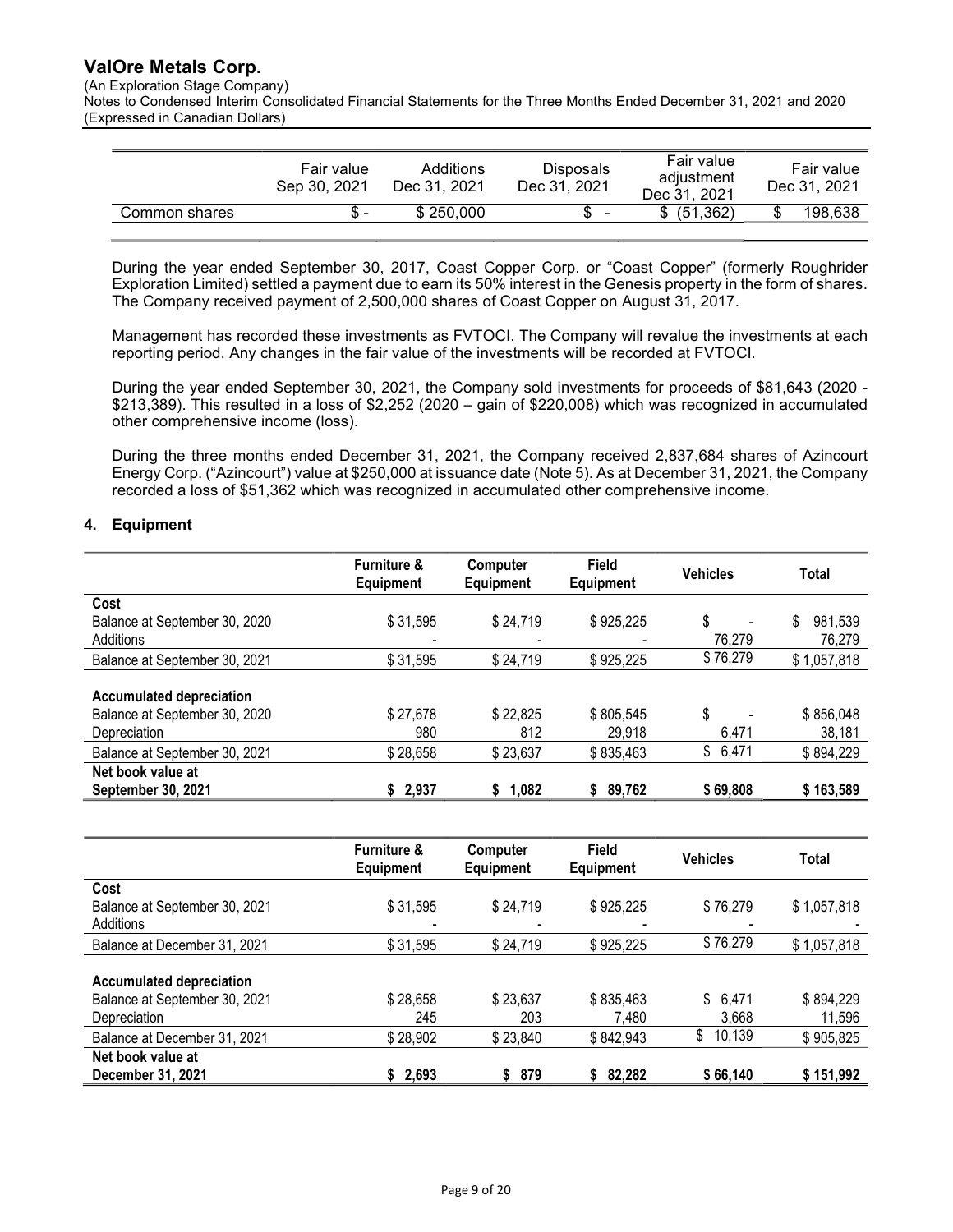(An Exploration Stage Company)

Notes to Condensed Interim Consolidated Financial Statements for the Three Months Ended December 31, 2021 and 2020 (Expressed in Canadian Dollars)

# 5. Exploration and evaluation assets

|                                                            | Angilak | <b>Baffin Gold</b> |      | <b>Hatchet Lake</b> | Pedra<br><b>Branca</b> | Total     |
|------------------------------------------------------------|---------|--------------------|------|---------------------|------------------------|-----------|
| September 30, 2019, 2020,<br>2021 and December 31,<br>2021 | 949,439 |                    | - \$ | - \$                | 8.918.450              | 9.867.889 |

## a) Exploration expenditures

|                                   |   | Angilak | <b>Baffin</b><br>Gold | <b>Hatchet</b><br>Lake | Pedra<br><b>Branca</b> |   | <b>Total</b> |
|-----------------------------------|---|---------|-----------------------|------------------------|------------------------|---|--------------|
| Accretion (Note 6)                |   | 2,091   | \$                    | \$<br>$\blacksquare$   | ۰.                     | ъ | 2,091        |
| Assays                            |   |         | $\blacksquare$        |                        | 139,878                |   | 139,878      |
| Land administration               |   | 50,000  | 145.278               |                        | 1.912                  |   | 197,190      |
| <b>Drilling</b>                   |   |         |                       |                        | 346,334                |   | 346,334      |
| Field and general operations      |   | 7,980   | 220                   |                        | 46.797                 |   | 54,999       |
| Field contractors and consultants |   | 42,412  | -                     |                        | 11.187                 |   | 53,598       |
| Laboratory costs                  |   |         |                       |                        | 3.836                  |   | 3,836        |
| Salaries and wages                |   | 1,167   |                       |                        | 134.543                |   | 135,710      |
| Travel and accommodation          |   |         |                       |                        | 6,847                  |   | 6,847        |
| <b>December 31, 2020</b>          | S | 103,650 | 145,498               | ۰.                     | 691,334                |   | 940,482      |

|                                   | Angilak |   | <b>Baffin</b><br>Gold |    | <b>Hatchet</b><br>Lake   | Pedra<br><b>Branca</b> | Total     |
|-----------------------------------|---------|---|-----------------------|----|--------------------------|------------------------|-----------|
| Accretion (Note 6)                | 4,456   | S | $\blacksquare$        | \$ | \$<br>$\blacksquare$     | $\blacksquare$         | 4,456     |
| Assays                            |         |   |                       |    |                          | 116.843                | 116,843   |
| Land administration               | 50,000  |   | 217.917               |    |                          | 2.980                  | 270.897   |
| <b>Drilling</b>                   |         |   |                       |    |                          | 432.415                | 432,415   |
| Field and general operations      | 135,511 |   | 685                   |    |                          | 145.665                | 281,861   |
| Field contractors and consultants |         |   | $\blacksquare$        |    | $\overline{\phantom{0}}$ | 3.062                  | 3,062     |
| Salaries and wages                | 76,000  |   | $\,$                  |    |                          | 166.389                | 242,389   |
| Travel and accommodation          |         |   | $\blacksquare$        |    |                          | 6,305                  | 6,305     |
| <b>December 31, 2021</b>          | 265,966 |   | 218,602               | æ  | ٠.                       | 873.660                | 1,358,228 |

# b) General

ValOre has the Pedra Branca Project in Brazil, the Angilak, Baffin Gold Property in Nunavut Territory, Canada, and the Hatchet Lake Property in Saskatchewan, Canada.

## Pedra Branca, Ceara State, Brazil

During the year ended September 30, 2019, the Company signed a binding letter of intent to acquire the Pedra Branca Project in north-eastern Brazil from Jangada Mines PLC ("Jangada"), and paid exclusivity payments of \$250,000 as per the letter of intent.

On August 14, 2019, the Company acquired the Pedra Branca Project pursuant to a share purchase agreement among Jangada, ValOre and PBBM Holdings Ltd., a wholly owned British Columbia incorporated subsidiary of ValOre, ValOre acquired Pedra Branca from Jangada. Pedra Branca holds the interest in the Pedra Branca Project.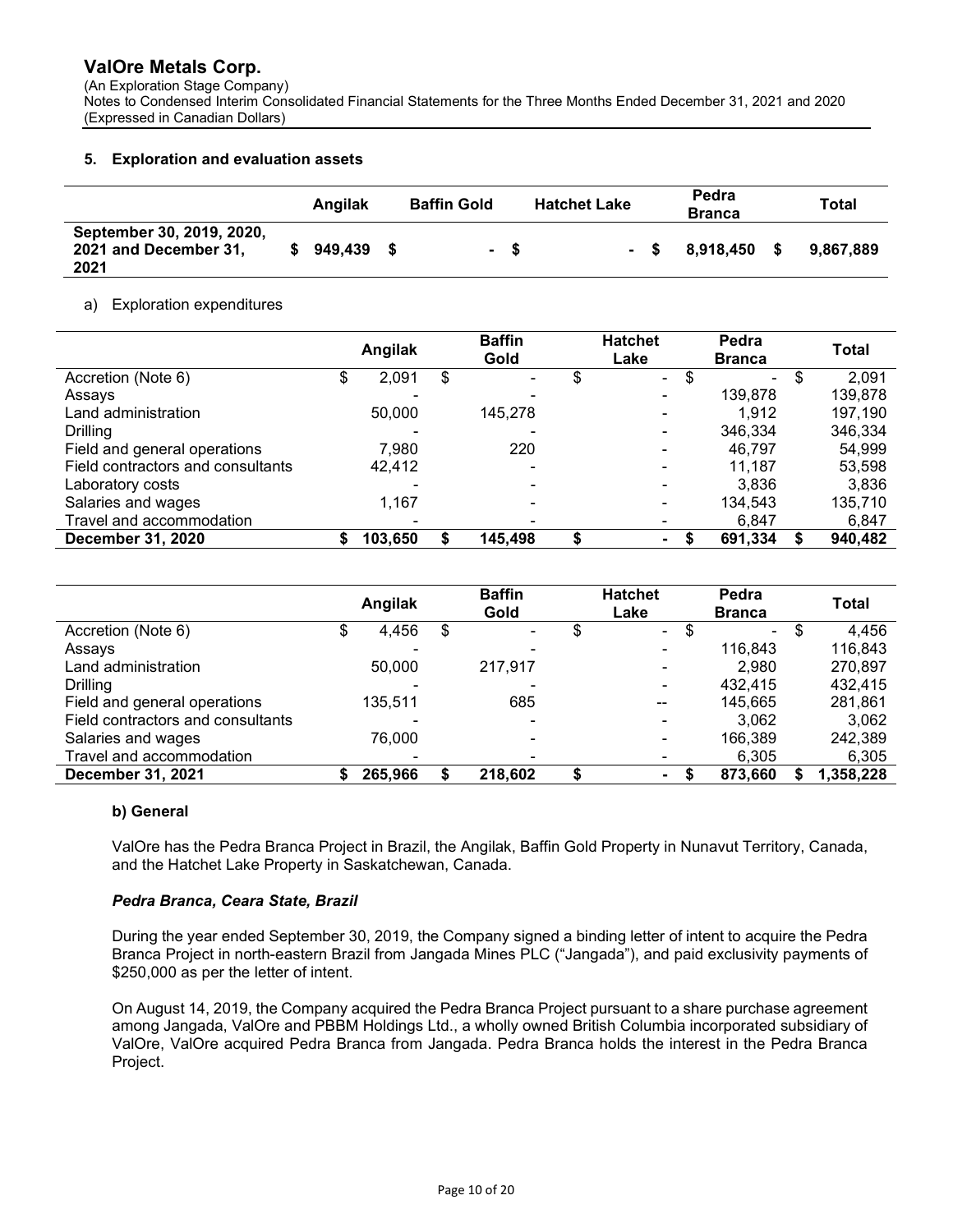ValOre acquired a 100% interest in the Company in exchange for the following consideration:

- 1. the issuance and allotment to Jangada of:
	- a. 22,000,000 common shares in the authorized share capital of ValOre (issued) on closing of the transaction.
	- b. 3,000,000 common shares in the authorized share capital of ValOre in six equal tranches commencing on the date falling six months after Closing and ending on the date falling thirty-six months after Closing, subject to any adjustment as a result of certain specified liabilities; The 3,000,000 shares were valued at \$705,000 and recorded as obligation to issue shares\*, and;
- 2. cash payments to Jangada in the aggregate of \$3,000,000, as follows:
	- a. \$250,000 paid in May 2019
	- b. \$750,000 paid in August 2019
	- c. \$1,000,000 paid in November 2019
	- d. \$1,000,000 paid in February 2020

\* As at December 31, 2021, the Company issued 2,000,000 shares valued at \$470,000 to Jangada pursuant to the purchase agreement.

The remaining 1,000,000 common shares are scheduled to be issued as follows:

- 500,000 common shares on or before February 14, 2022 (issued subsequent to December 31, 2021) and
- 500,000 common shares on or before August 14, 2022.

#### Angilak, Nunavut

The Angilak Property was acquired from Kaminak, formerly a related party with common directors and officers, through the reorganization transaction (Note 1). The Angilak Property is comprised of a central Inuit Owned Land parcel surrounded by adjacent and contiguous mineral claims on Federal Crown lands in Nunavut.

Kaminak originally signed an Exploration Agreement ("EA") with Nunavut Tunngavik Inc. ("NTI") whereby Kaminak was granted a 100% interest in the minerals within privately owned Inuit Owned Lands. This parcel is located directly adjacent to Kaminak's "Angilak IOCG Project" which is comprised of staked claims located on Federal Crown land.

In order to keep the Inuit Owned Lands in good standing, ValOre has or will complete the following:

- ValOre issued 100,000 common shares from treasury to NTI in four tranches of 25,000 common shares each (issuance dates were July 4, 2008, June 23, 2009, June 15, 2010, and June 28, 2011). Upon completion of a feasibility study on any portion of the property, NTI has the option of taking either a 25% participating interest or a 7.5% net profits royalty in the specific area subject to the feasibility study.
- Upon completion of a National Instrument 43-101 compliant report that outlines a measured resource of at least 12 million pounds of uranium, ValOre will pay NTI a cash sum of \$1,000,000.

The Inuit Owned Lands are subject to an underlying 12% net profits royalty payable on all minerals to NTI. During periods of positive operating revenue, gross uranium revenue shall be calculated as 130% of the value of the product. Starting December 31, 2008, ValOre is to pay annual advance royalty payments to NTI in the sum of \$50,000 annually (2008 – 2014 paid). NTI has allowed the Company to defer the annual advance royalty payments due on December 31, 2015, 2016, and 2018 to December 31, 2019, 2020 and 2021, respectively. The \$50,000 payment originally due in December 2015 was paid during the year ended September 30, 2020.

The \$50,000 payment originally due in December 2016 was paid in December 2020. The \$50,000 payment originally due in December 2018 and was paid in December 2021.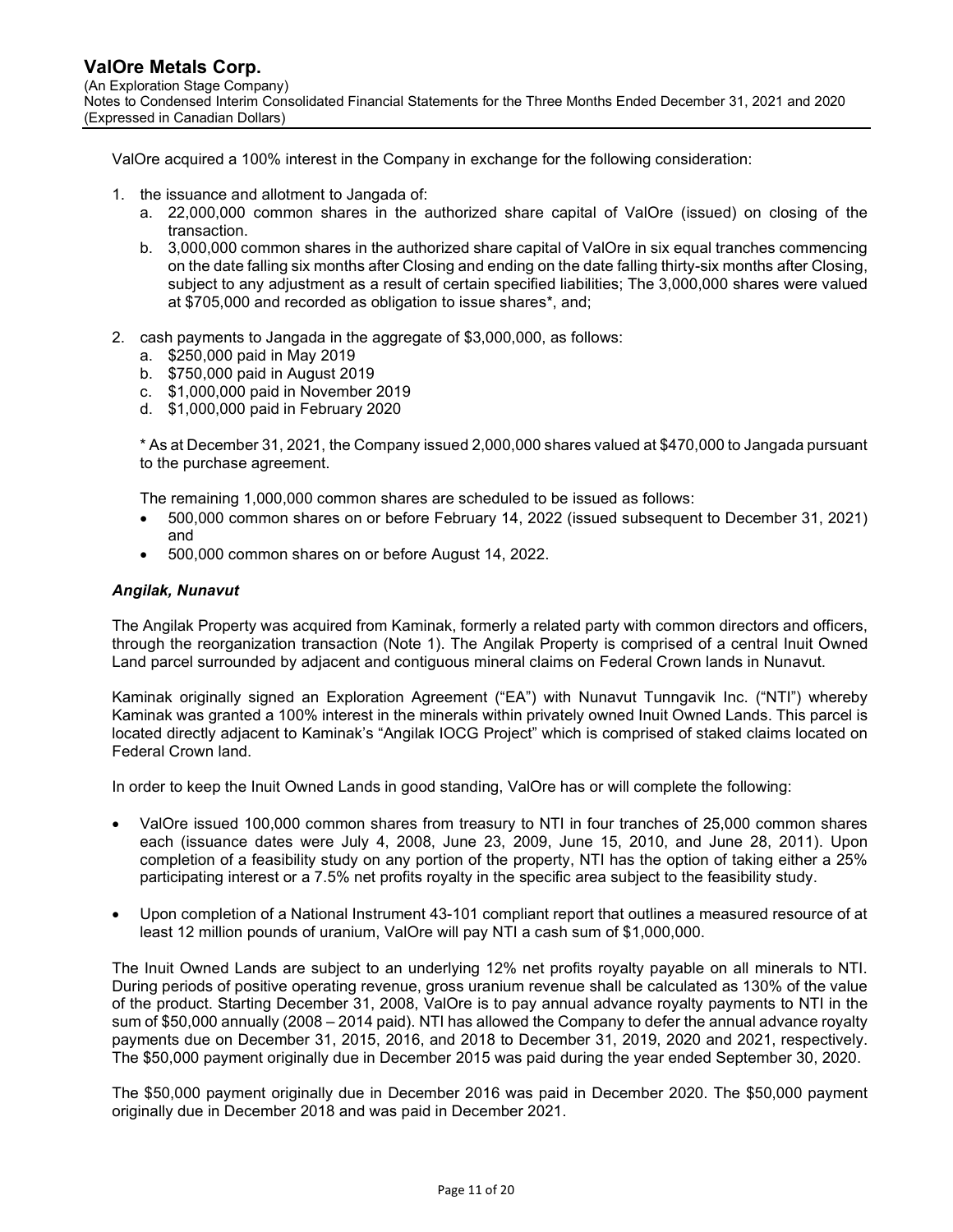In January 2017, the Company received \$700,000 from Sandstorm Gold Ltd. ("Sandstorm") as part of a \$1,000,000 royalty package in return for ValOre granting to Sandstorm a 1% net smelter returns royalty ("NSR") payable on all mineral products produced from the property. The \$700,000 payment received was recorded against the carrying value of the property.

# Baffin Gold, Nunavut

In May 2017, the Company acquired mineral tenures for a land package on central Baffin Island. This land package consolidates several types of mineral tenures into a single property called the "Baffin Gold Property".

The Baffin Gold Property consists of:

- 100% interest in an Innuit Owned Lands ("IOL") parcel acquired through a Mineral Exploration Agreement ("MEA") ValOre signed directly with NTI;
- 100% interest in several prospecting permits ValOre acquired through staking;
- Option Agreement with Commander Resources Ltd. ("Commander") for 100% interest in certain mineral claims and IOL parcels through an MEA Commander signed with NTI.

Under terms of both the ValOre and Commander MEA's with NTI, NTI will receive:

- Annual fees and exploration work commitments;
- \$1 million and \$5.5 million cash payments upon demonstrating NI 43-101 compliant Measured Resources of 1 million and 5 million ounces gold respectively;
- \$3 million and \$5 million cash payments with the commencement of a Feasibility Study and at Commercial Production respectively;
- \$50,000 annual advanced royalty payments after both a Measured Resource of 1 million ounces gold and a positive Feasibility Study is attained; and
- At Commercial Production, an underlying 12% net profits royalty payable on exploration areas (deductions not to exceed 70% of gross revenues)

Upon execution of, and pursuant to the terms of the Baffin Gold Property Option Agreement with Commander dated May 2017:

- Commander will receive a cash payment of \$10,000 (paid);
- Commander will receive an aggregate of 50,000 ValOre shares within 12 months (issued);
- ValOre will fulfill Commanders obligations to NTI for Year 1; (fulfilled)
- Commander will receive 50,000 ValOre shares at a Bankable Feasibility Study;
- Commander will receive a cash payment up to \$6 million upon commencement of Commercial Production;
- Commander will retain a 0.25% to 0.5% NSR royalty on Commander's Baffin Gold Property optioned lands;
- As part of a data purchase agreement, ValOre will grant Commander a 0.25% NSR royalty on certain of ValOre's Baffin mineral tenures; and
- Terms of the Baffin Gold Property Option Agreement may be adjusted up until the date of any first royalty payment to reflect the possible impact of any past commercial agreements or interests.

On March 27, 2018, the Company received a \$600,000 payment from Sandstorm in return for ValOre granting to Sandstorm up to a 1.75% NSR royalty payable on all future mineral production from the Property. At any time up and until 36 months after signing the agreement, ValOre may reduce the Royalty to a 1.0% NSR by making a \$1.0 million payment to Sandstorm.

During the period ended December 31, 2021, an annual fee amount of \$217,917 (2021 - \$145,278) was paid to NTI.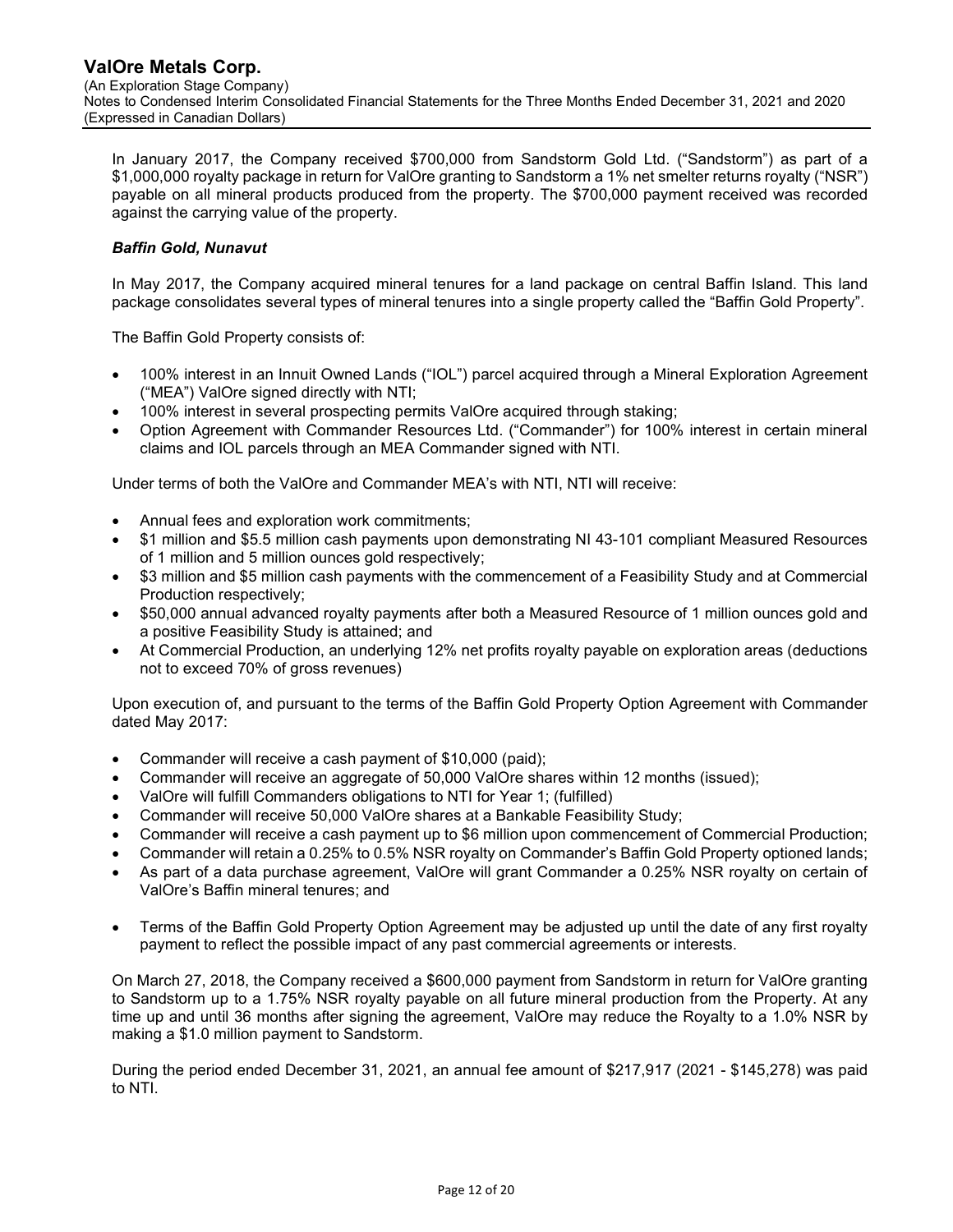#### Hatchet Lake, Saskatchewan

On February 10, 2015, ValOre acquired 100% of the Hatchet Lake Uranium Property, consisting of six mineral concessions totaling 13,711 hectares (the "Hatchet Lake Property") from Rio Tinto Exploration Canada Inc. and Rio Tinto Canada Uranium Corporation ("Rio Tinto") on the following terms:

- ValOre made a cash payment upon execution of the agreement of \$220,000, subject to all claims being in good standing as of the closing date;
- Rio Tinto transferred a 100% interest in the Hatchet Lake Property to ValOre;
- ValOre granted Rio Tinto a 2% NSR royalty on the Hatchet Lake Property, with ValOre holding a buy-down right of 0.5% for \$750,000.

In January 2017, the Company received \$250,000 from Sandstorm in return for ValOre transferring and assigning to Sandstorm the Company's 0.5% buyback right. Upon Sandstorm's exercise of this royalty buyback right, ValOre has agreed to grant to Sandstorm a 0.5% NSR royalty payable on all mineral products produced from the Hatchet Lake property. The \$250,000 payment received was recorded against the carrying value of the property.

During the period ended December 31, 2021, ValOre entered into a definitive property option agreement with Azincourt Energy Corp. ("Azincourt'), pursuant to which Azincourt was granted the option to acquire up to a seventy-five percent interest in the Hatchet Lake Uranium Project. Pursuant to the terms of the Option, Azincourt can acquire a seventy-five percent interest in the Project by completing a series of cash payments and share issuances to ValOre, and incurring certain expenditures on the Project, as follows:

|                              | Cash payments | $***$    | Common shares* | $**$     | Exploration expenditures |
|------------------------------|---------------|----------|----------------|----------|--------------------------|
| Upon the grant of the option | \$100,000     | received | \$250,000      | received | Not applicable           |
| Within 12 months             | \$250,000     |          | \$500,000      |          | \$1,000,000              |
| Within 24 months             | \$250,000     |          | \$500,000      |          | \$1,000,000              |
| Within 36 months             | \$250,000     |          | \$500,000      |          | \$2,000,000              |

\* All common shares issuable to ValOre will be calculated and issued at a deemed price equivalent to the volume-weighted average closing price of the common shares of Azincourt on the TSX Venture Exchange in the twenty trading days immediately prior to issuance, subject to a minimum price of \$0.05. The shares will be subject to a four-month-and-one-day statutory hold period.

Following completion of these requirements Azincourt will hold a seventy-five percent interest in the Project. In the event Azincourt does not complete the final cash payment (\$250,000) and share issuance (\$250,000), and incur the final expenditures (\$2,000,000), the Optionee will hold a fifty percent interest in the Project.

\*\* During the three months ended December 31, 2021, the Company received \$100,000 cash and 2,837,684 shares of Azincourt Energy Corp. ("Azincourt") value at \$250,000 at issuance date. ValOre recorded the amounts received as other income in the Statement of Loss and Comprehensive Loss.

## 6. Decommissioning liability

The changes in the rehabilitation provision during the three months ended December 31, 2021 and the year ended September 30, 2021 were as follows:

|                            | December 31, 2021 | September 30, 2021 |
|----------------------------|-------------------|--------------------|
| Balance, beginning of year | \$1,254,945       | \$416.215          |
| Accretion                  | 4.456             | 8.387              |
| Change in estimate         | -                 | 80,343             |
| Balance, end of year       | \$1,259,401       | \$1,254,945        |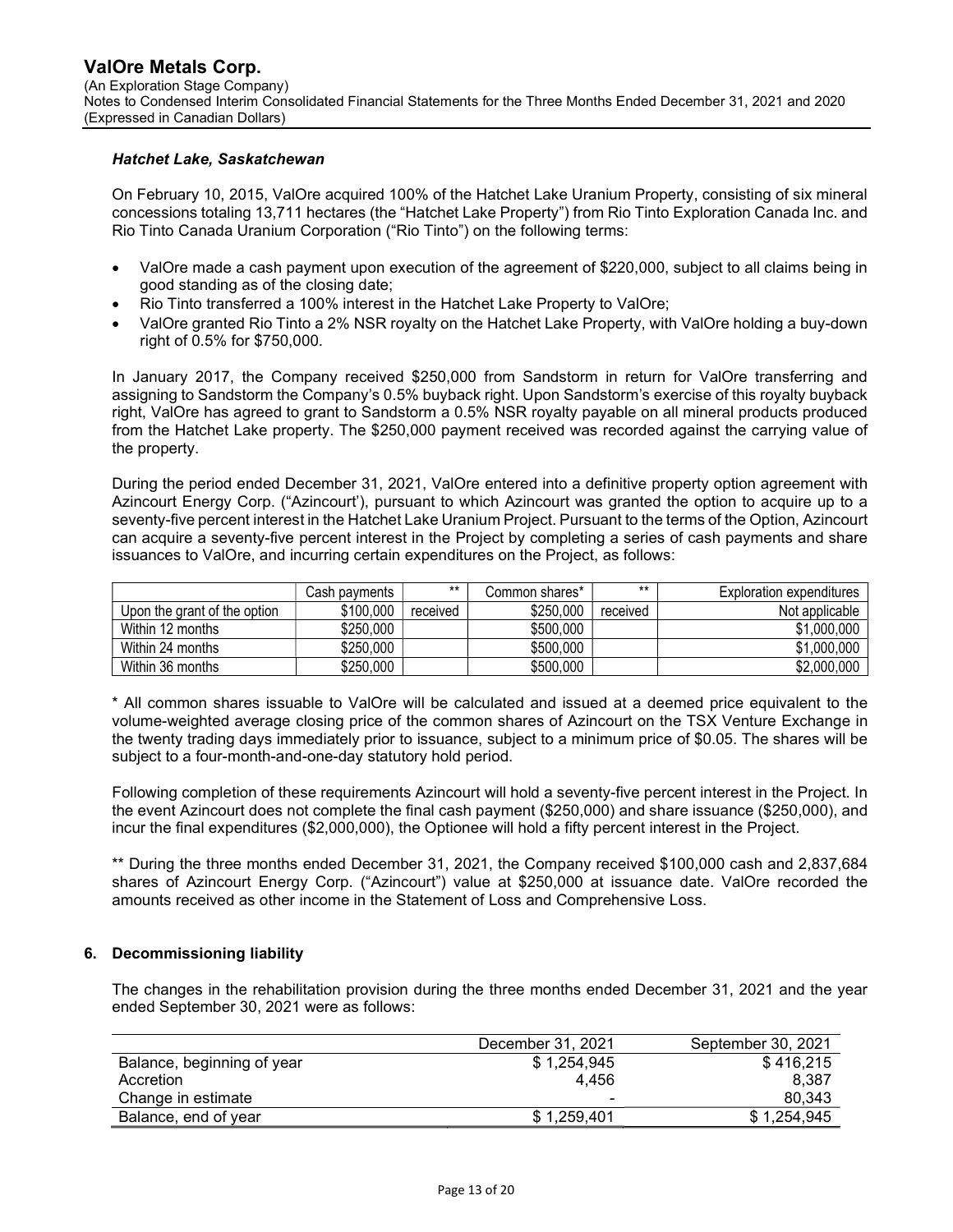During the year ended September 30, 2021, the Company changed the estimate to reflect the current market rates. The revised calculation estimates an undiscounted reclamation obligation of \$1,309,169 expected to be incurred in 3 years. An inflation rate of 4.4% and a risk-free discount rate of 1.42% where recorded \$8,387 (for accretion to adjust the reclamation obligation.

During the three months ended December 31, 2021, the Company recorded \$4,455 for accretion to adjust the reclamation obligation which was included in Evaluation and Exploration Expenditures (Note 5 a).

## 7. Loan payable

During the year ended September 30, 2020, ValOre entered into an unsecured revolving credit facility, as amended, with the CEO of the Company, pursuant to which ValOre may borrow funds on a revolving basis. ValOre will pay to the CEO a standby fee (2% of the committed facility) and interest of 10% per annum on amounts drawn down under the facility. The maturity date of the revolving credit facility is the earlier of (i) the day after the receipt by the Borrower of the proceeds from the financing and (ii) March 31, 2021.

During the year ended September 30, 2021, the CFO of the Company agreed to lend \$245,278 to the Company to cover certain working capital requirements. The loan has no specified interest rate and no specific terms of repayment.

During the year ended September 30, 2021, the Company repaid the full amount of the loans due to the CEO and CFO.

|                                | December 31, 2021 |   | September 30, 2021 |
|--------------------------------|-------------------|---|--------------------|
| Opening balance                | \$                |   | 1,305,854          |
| Additions                      |                   |   | 945.278            |
| Interest expense               |                   | - | 63.868             |
| Stand-by fee (finance expense) |                   | - | 24.456             |
| Repayment                      |                   | - | (2,339,456)        |
| Ending balance                 |                   |   |                    |

# 8. Share Capital

## a) Authorized

As at December 31, 2021, there were an unlimited number of common voting shares without par value authorized.

b) Issued

## Three months ended December 31, 2021

During the three months ended December 31, 2021, ValOre closed a brokered private placement for gross proceeds of \$11,000,000. The Company issued 18,333,333 flow-through units of the Company at a price of \$0.60 per unit. Each unit consists of one common share of the Company (each, a "FT Share") and one-half of one common share purchase warrant. Each warrant shall entitle the holder to purchase one common share of the Company (each, a "Warrant Share") at a price of \$0.65 per Warrant Share at any time on or before November 17, 2023. The FT Shares and Warrant Shares are subject to a hold period ending on March 18, 2022. A premium of \$0.03 per unit was received for the flow-through shares resulting in an initial liability of \$550,000. Allocation as follows:

| Gross proceeds                           | Common shares | Warrants                 | Flow-through premium<br>liability |
|------------------------------------------|---------------|--------------------------|-----------------------------------|
| 000.000<br>$\overline{\phantom{a}}$<br>w | 10,266,667    | $\sim$<br>100<br>טטט.טטו | 550,000                           |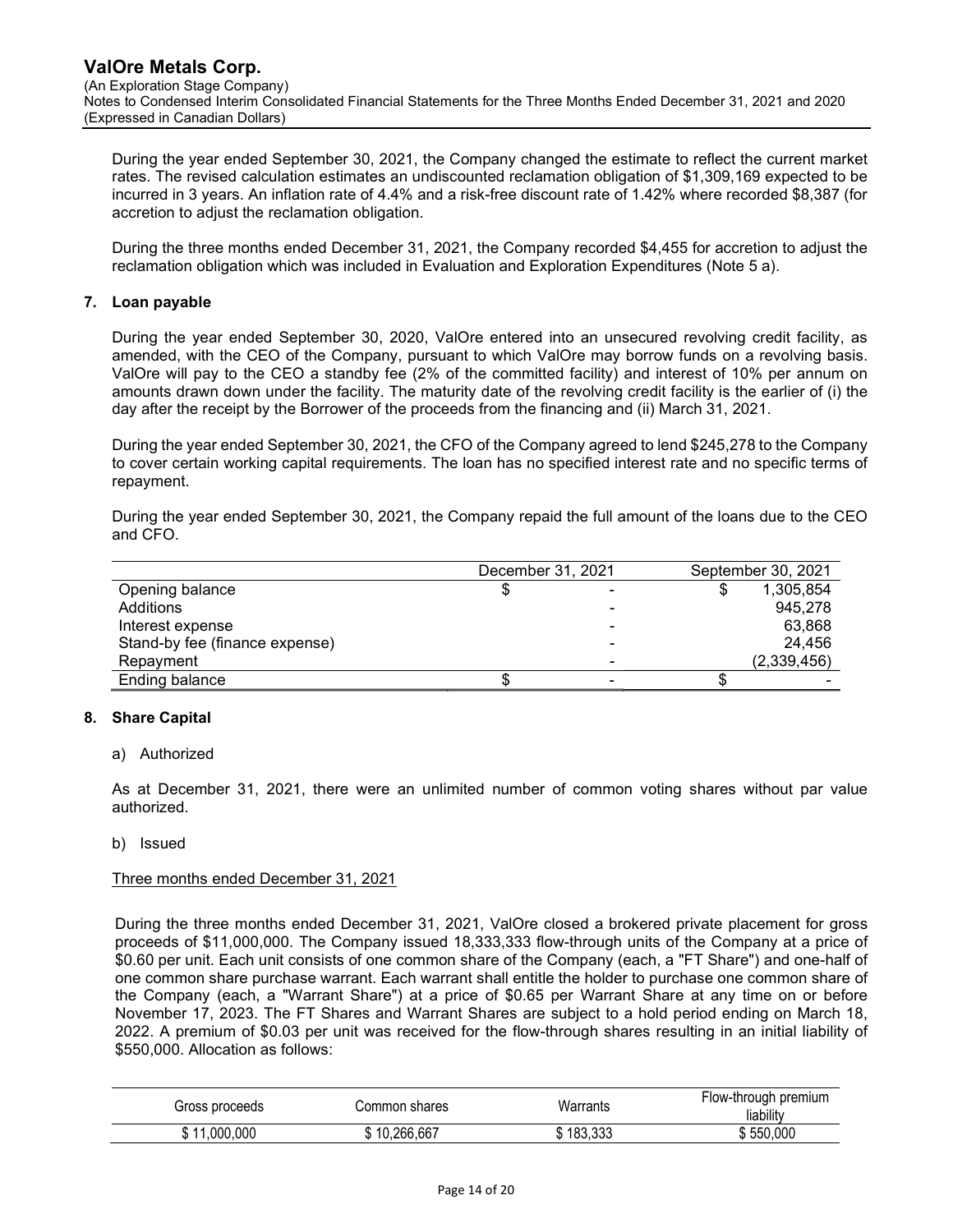In connection with the private placement, the Company paid a total of \$1,038,857 in share issuance costs, comprised of \$788,767 cash payment and a total of 1,032,368 finders warrants valued at \$250,090 at issuance date. The finders' warrants have the same terms of the Warrant Shares described above.

#### Three months ended December 31, 2020

During the three months ended December 31, 2020, 70,000 common shares were issued upon warrants exercise for a total of \$16,100.

#### c) Warrants

The changes in warrants issued are as follows:

|                                          |                    | <b>Weighted Average</b> |
|------------------------------------------|--------------------|-------------------------|
|                                          | Number of Warrants | <b>Exercise Price</b>   |
| Outstanding Warrants, September 30, 2020 | 6,291,285          | \$0.62                  |
| <b>Issued</b>                            | 14,804,265         | \$0.45                  |
| <b>Expired</b>                           | (4, 131, 000)      | \$0.35                  |
| Exercised                                | (637, 235)         | \$0.23                  |
| Outstanding Warrants, September 30, 2021 | 16,327,315         | \$0.55                  |
| Issued                                   | 10,199,035         | \$0.65                  |
| Exercised                                | (333, 333)         | \$0.45                  |
| Outstanding Warrants, December 31, 2021  | 26,193,017         | \$0.59                  |

During the three months ended December 31, 2021, 333,333 warrants were exercised for gross proceeds of \$150,000.

At December 31, 2021, warrants enabling the holders to acquire common shares as follows:

| <b>Expiry Date</b>                                                   | Weighted<br>Average<br><b>Exercise Price</b> | Number of<br>Warrants | <b>Weighted Average</b><br><b>Remaining Contractual</b><br>Life in Years |
|----------------------------------------------------------------------|----------------------------------------------|-----------------------|--------------------------------------------------------------------------|
| January 16, 2022*                                                    | \$1.50                                       | 1,451,800             | 0.04                                                                     |
| February 17, 2022*                                                   | \$1.50                                       | 71,250                | 0.13                                                                     |
| February 17, 2023                                                    | \$0.45                                       | 14,470,932            | 1.13                                                                     |
| November 17, 2023                                                    | \$0.65                                       | 10,199,035            | 1.88                                                                     |
| Weighted average of exercise price and<br>remaining contractual life | \$0.59                                       | 26,193,017            | 1.36                                                                     |

\* Expired unexercised subsequent to period ended December 31, 2021.

During the three months ended December 31, 2021, the Company issued 1,032,368 finders warrants and recognized \$250,090 (2021 – \$Nil) in related share issuance costs.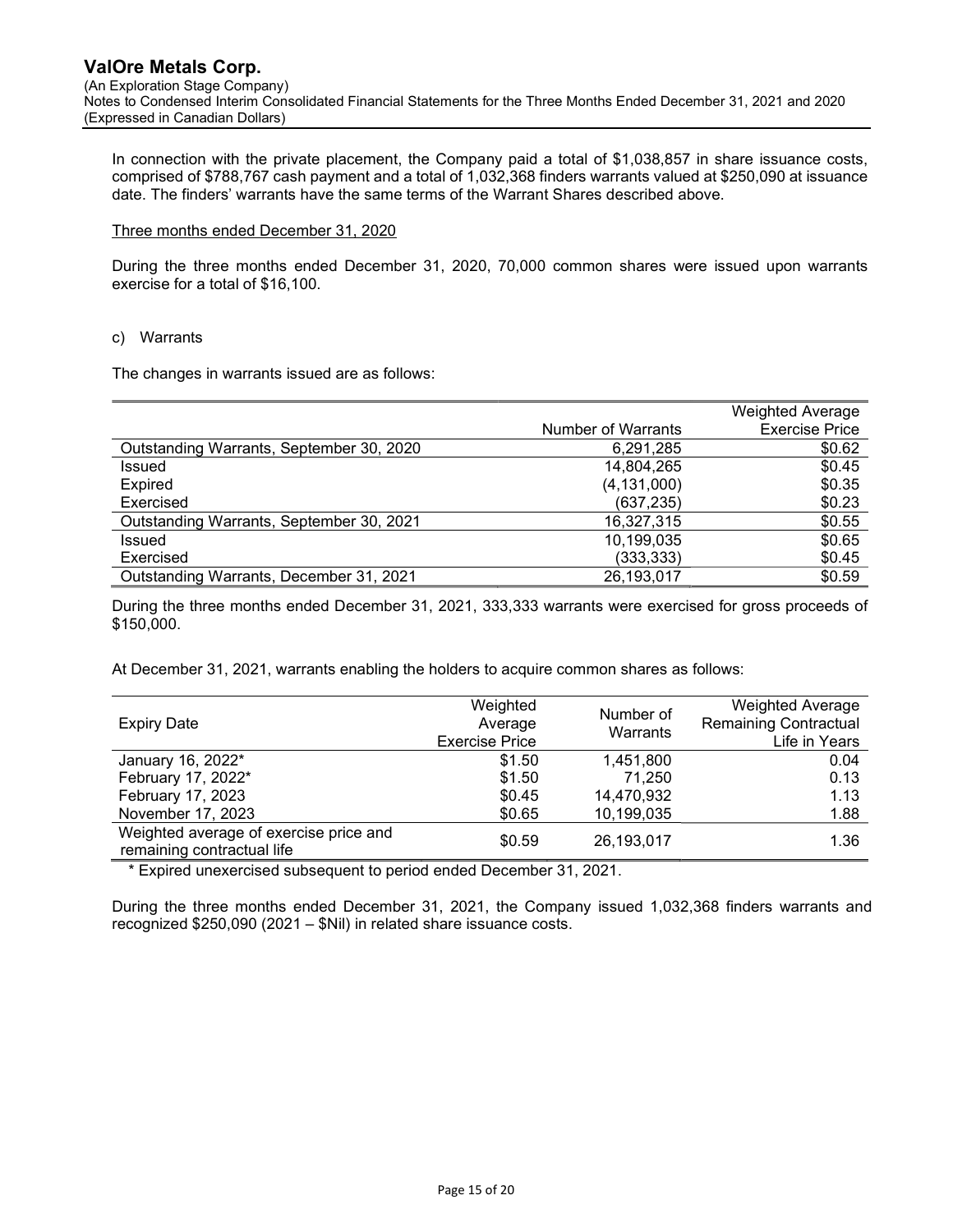(An Exploration Stage Company)

Notes to Condensed Interim Consolidated Financial Statements for the Three Months Ended December 31, 2021 and 2020 (Expressed in Canadian Dollars)

The fair value of the finders' warrants issued was estimated at the grant date based on the Black-Scholes valuation model with the following weighted average assumptions:

|                                 | December 31, | September |
|---------------------------------|--------------|-----------|
|                                 | 2021         | 30, 2021  |
| Risk-free interest rate         | 1.05%        | 0.25%     |
| Expected dividend yield         | 0.00         | 0.00      |
| Share price                     | \$0.57       | \$0.39    |
| Expected stock price volatility | 85.61%       | 87.00%    |
| Average expected warrant life   | 2 years      | 2 years   |
| Fair value of warrants granted  | \$0.24       | \$0.17    |

## d) Stock Options

Pursuant to ValOre's stock option plan, the board of directors may grant options for the purchase of up to 10% of the total number of issued and outstanding common shares of the Company. Options granted under the plan vest over time at the discretion of the board of directors and expire no later than five years from the date of issuance. Exercise prices on options granted under the plan cannot be lower than the market price of one share on the last trading day immediately preceding the day on which the option is granted, less the maximum applicable discount permitted by TSX Venture Exchange and the minimum exercise price per common share must be at least \$0.10.

On December 9, 2021, the Company granted 6,600,000 incentive stock options to certain Directors, Officers, Employees and Consultants of the Company. The Options are exercisable at \$0.45 per share for a period of three years from the date of grant with  $\frac{1}{4}$  vesting upon grant and  $\frac{1}{4}$  vesting every 3 months thereafter.

|                                         | Number of Options | <b>Weighted Average</b><br><b>Exercise Price</b> |
|-----------------------------------------|-------------------|--------------------------------------------------|
| Outstanding options, September 30, 2020 | 8,655,000         | \$0.33                                           |
| Exercised                               | (1,150,500)       | \$0.25                                           |
| Outstanding options, September 30, 2021 | 7,504,500         | \$0.34                                           |
| Granted                                 | 6,600,000         | \$0.45                                           |
| Exercised                               | (624, 500)        | \$0.30                                           |
| Outstanding options, December 31, 2021  | 13,480,000        | \$0.39                                           |

At December 31, 2021, the following stock options were outstanding:

| <b>Expiry Date</b>                                                   | Weighted<br>Average<br>Exercise<br>Price | <b>Issued Number</b><br>of Options | Outstanding and<br>Exercisable<br>Number of<br>Options | Weighted<br>Average<br>Remaining<br>Contractual Life<br>in Years |
|----------------------------------------------------------------------|------------------------------------------|------------------------------------|--------------------------------------------------------|------------------------------------------------------------------|
| July 6, 2022                                                         | \$1.00                                   | 705.000                            | 705,000                                                | 0.51                                                             |
| August 10, 2023                                                      | \$0.30                                   | 1,750,000                          | 1,750,000                                              | 1.61                                                             |
| September 6, 2024                                                    | \$0.25                                   | 4,425,000                          | 4,425,000                                              | 2.68                                                             |
| December 9, 2024                                                     | \$0.45                                   | 6,600,00                           | 6,600,00                                               | 2.94                                                             |
| Weighted average of exercise price<br>and remaining contractual life | \$0.17                                   | 13,480,000                         | 13,480,000                                             | 2.56                                                             |

The fair value of stock options issued was estimated at the grant date based on the Black-Scholes valuation model with the following weighted average assumptions: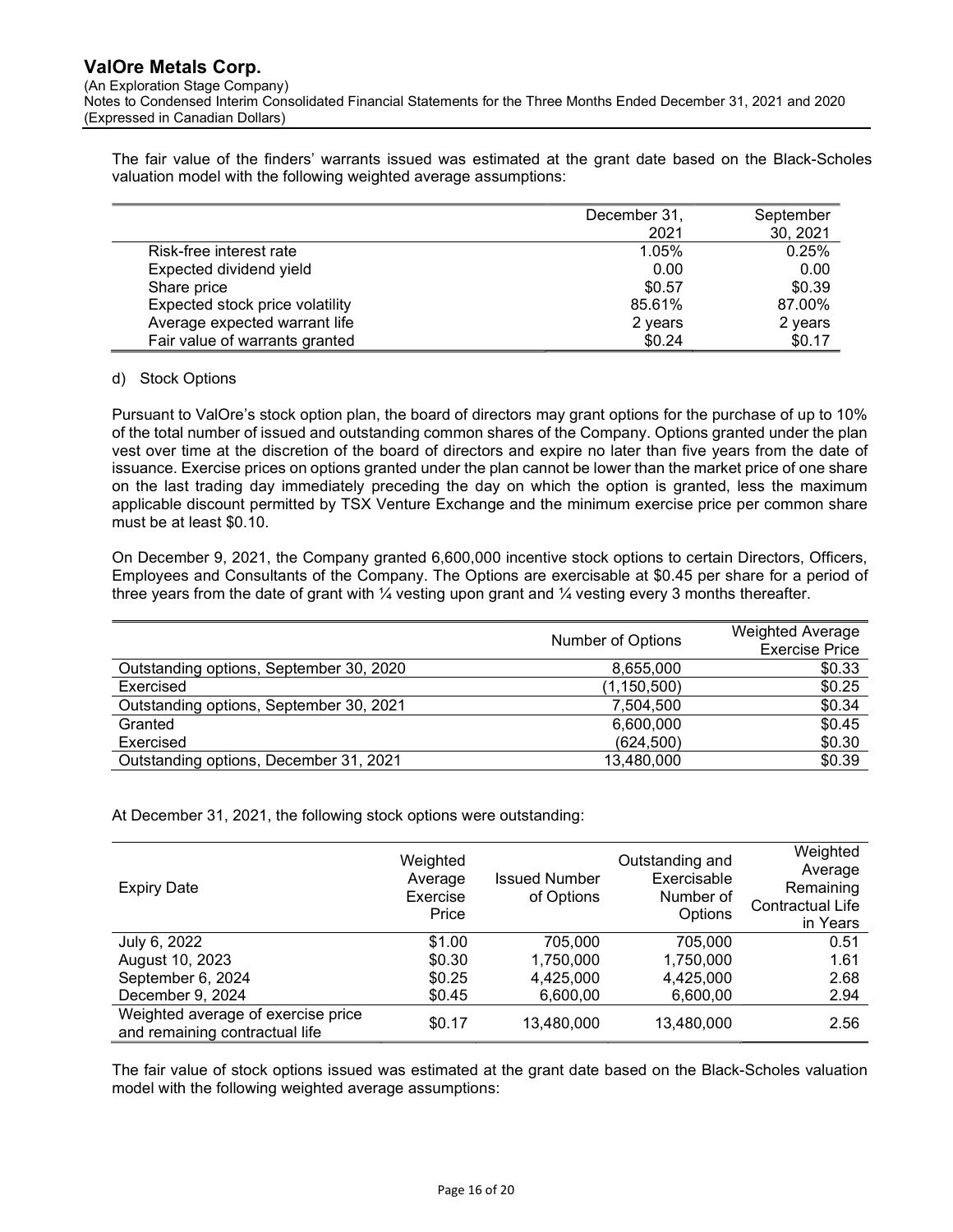(An Exploration Stage Company)

Notes to Condensed Interim Consolidated Financial Statements for the Three Months Ended December 31, 2021 and 2020 (Expressed in Canadian Dollars)

|                                 | December<br>31, 2021 | September<br>30, 2021 |
|---------------------------------|----------------------|-----------------------|
| Risk-free interest rate         | 1.07%                | Nil                   |
| Expected dividend yield         | Nil                  | Nil                   |
| Share price                     | \$0.46               | Nil                   |
| Expected stock price volatility | 75.85%               | Nil                   |
| Average expected option life    | 3 years              | Nil                   |
| Fair value of options granted   | \$0.23               | Nil                   |

At December 31, 2021, the Company recognized \$194,701 (2021 – \$Nil) in share-based compensation expense for the fair value of stock options granted and vested.

The risk-free interest rate is the yield on a zero-coupon Canadian Treasury Bill of a term consistent with the assumed option life. The expected volatility is based on the Company's historical prices. The expected average option life is the average expected period to exercise, based on the historical activity patterns for options.

## 9. Related Party Transactions

## Key management compensation

Key management consists of ValOre's directors and officers. In addition to management and consulting fees paid to these individuals, or companies controlled by these individuals, the Company provides non-cash benefits. The aggregate value of compensation with key management for the three months ended December 31, 2021 was \$169,550 (2020 - \$110,700) and was comprised of the following:

|                                               | Three Months | Three Months |
|-----------------------------------------------|--------------|--------------|
|                                               | ended        | ended        |
|                                               | December 31, | December 31, |
|                                               | 2021         | 2020         |
| Management and consulting fees                | \$<br>52,500 | \$<br>52,500 |
| Directors' fees (included in Management and   | 49,200       | 58,200       |
| consulting fees in the Statements of Loss and |              |              |
| Comprehensive Loss)                           |              |              |
| Share-based compensation                      | 67,850       |              |
| Total remuneration                            | 169.550      | 110.700      |

The amounts charged to ValOre for the services provided have been determined by negotiation among the parties and, in certain cases, are covered by signed agreements.

Related party transactions and balances not disclosed elsewhere in these consolidated financial statements are as follows:

## Other related party transactions

During the three months ended December 31, 2021, ValOre incurred a total of \$15,000 (2021 - \$15,000) in consulting fees and \$5,455 (2021 - \$6,034) in rent from a company owned by a close family member of the CFO.

## Due to/from related parties

As at December 31, 2021, \$10,200 (September 30, 2021 - \$nil) was owed to directors of the Company for director fees. This amount is included in accounts payable and accrued liabilities. Amounts due to related parties are unsecured, have no fixed repayments and are non-interest bearing.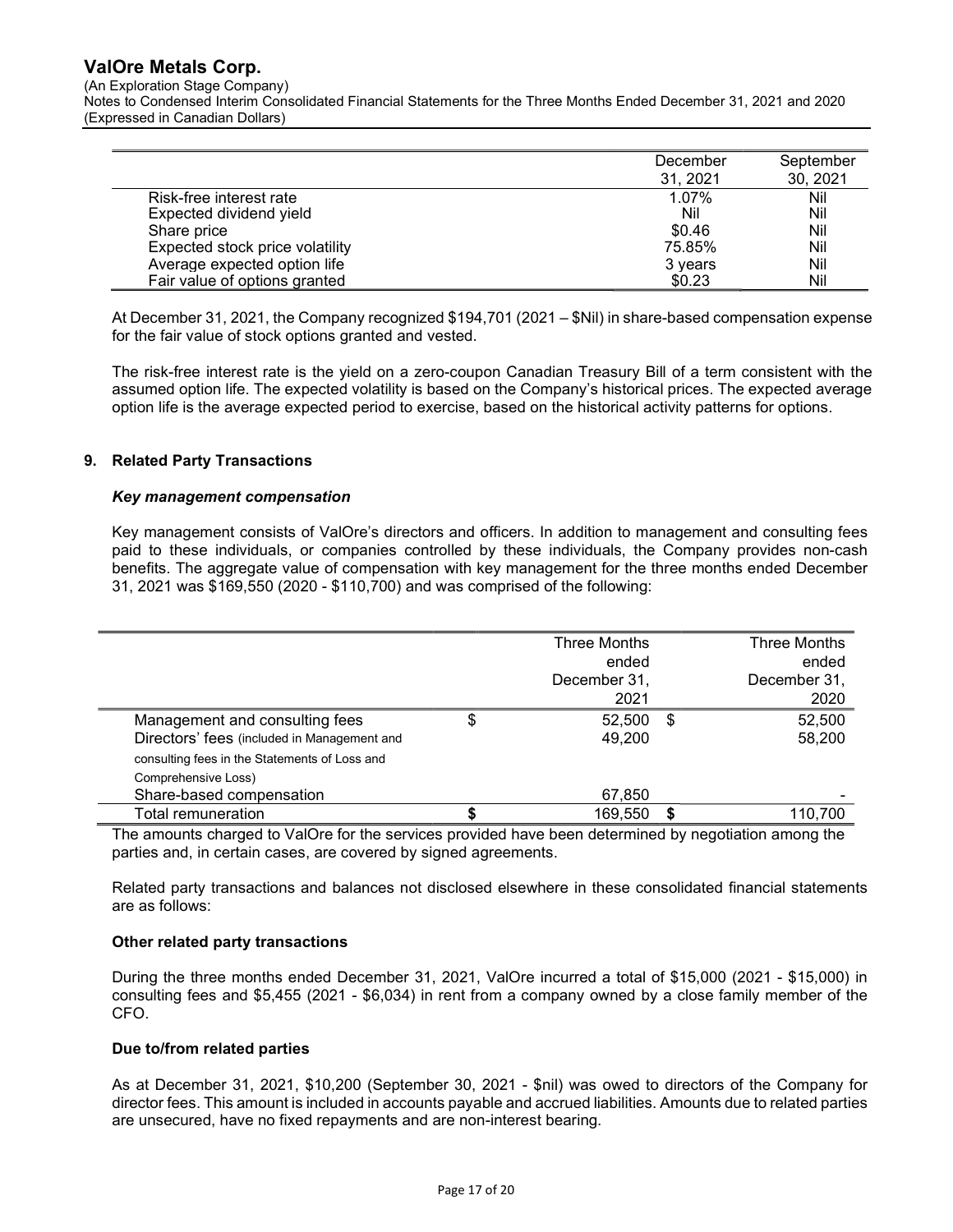## 10. Flow-through premium liability

Flow-through share premium liabilities include the liability portion of the flow-through shares issued. The following is a continuity schedule of the liability portion of the flow-through shares issuance.

| <b>Balance at September 30, 2021</b>                                 |         |
|----------------------------------------------------------------------|---------|
| Liability incurred on flow-through shares                            | 550,000 |
| Settlement of flow-through share liability on incurring expenditures | (7,635) |
| <b>Balance at December 31, 2021</b>                                  | 542.365 |

During November 2021, the Company completed a non‐brokered private placement of 18,333,333 flow-through shares at a price of \$0.60 per share for gross proceeds of \$11,000,000. A premium of \$0.03 per unit was received for the flow-through shares resulting in an initial liability of \$550,000.

The flow-through liability is amortized to Other Income in the Statement of Loss and Comprehensive Loss, based on the percentage of the eligible expenditures incurred during the period. The Company has an obligation to spend \$10,847,308 in flow-through proceeds by December 31, 2022, by which time the outstanding flowthrough share premium liability of \$542,365 will be settled when these flow-through expenditures are made.

#### 11. Financial Instruments

#### Categories of financial assets and liabilities

The Company uses the following hierarchy for determining and disclosing the fair value of the financial instruments by valuation technique:

i) Level 1 – Applies to assets or liabilities for which there are quoted prices in active markets for identical assets or liabilities.

ii) Level 2 – Applies to assets or liabilities for which there are inputs other than quoted prices included in Level 1 that are observable for the asset or liability, either directly such as quoted prices for similar assets or liabilities in active markets or indirectly such as quoted prices for identical assets or liabilities in markets with insufficient volume or infrequent transactions.

iii) Level 3 – Applies to assets or liabilities for which there are unobservable market data.

The fair value of the Company's receivables, accounts payable and accrued liabilities and loan payable approximate carrying value which is the amount recorded on the statement of financial position due to their short-term nature. The Company's cash, and marketable securities, under the fair value hierarchy, are based on level one inputs.

## Credit risk

Credit risk is the risk of loss associated with a counterparty's inability to fulfill its payment obligations. The Company's credit risk is primarily attributable to cash, marketable securities and GST recoverable. Management believes that the credit risk concentration with respect to financial instruments included in cash, GST recoverable and marketable securities, is remote as they relate to deposits and interest receivable from major financial institutions and marketable securities held with a major brokerage firm. The maximum credit risk as at December 31, 2021 was \$11,621,356 (September 30, 2021 - \$2,535,084).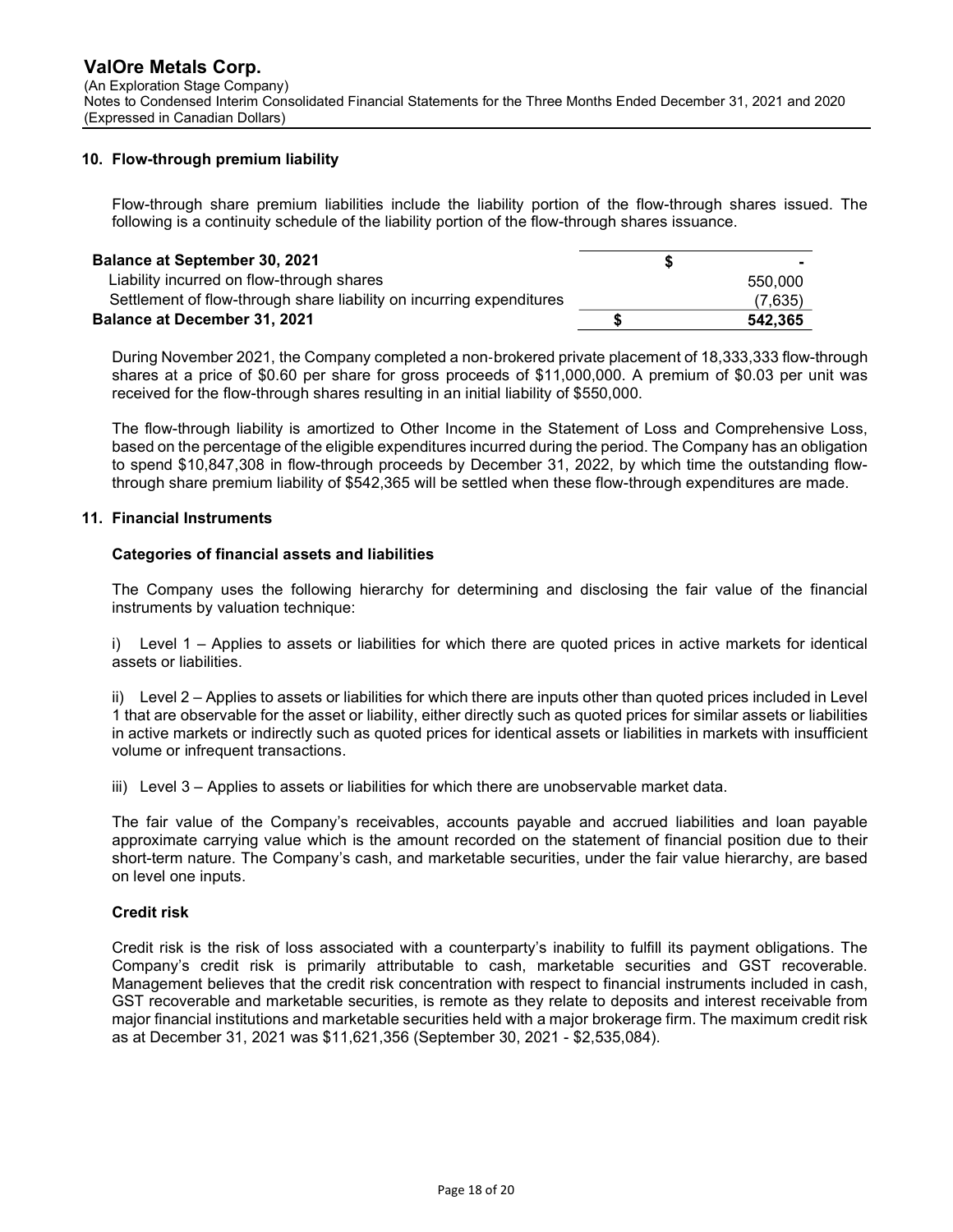## Liquidity risk

The Company's approach to managing liquidity risk is to ensure that it will have sufficient liquidity to meet liabilities when due. At December 31, 2021, ValOre had a cash balance of \$11,387,417 (September 30, 2021 - \$2,516,919) to settle current liabilities of \$862,330 (September 30, 2021 - \$316,859).

## Market risk

Market risk is the risk of loss that may arise from changes in market factors such as interest rates, foreign exchange rates, and commodity and equity prices.

#### (a) Interest rate risk

The interest rate risk is the risk that the fair value or future cash flows of a financial instrument will fluctuate because of changes in market interest rates. As at December 31, 2021, the Company is not exposed to significant interest rate risk.

#### (b) Foreign currency risk

ValOre is exposed to foreign currency risk on fluctuations related to cash, and accounts payable and accrued liabilities, denominated in Brazilian Real. A 10% fluctuation between the Canadian dollar and the Brazilian real would impact profit or loss by approximately \$3,388 (September 30, 2021 - \$3,272).

#### (c) Price risk

The Company is exposed to price risk with respect to commodity and equity prices. Equity price risk is defined as the potential adverse impact on the Company's earnings due to movements in individual equity prices or general movements in the level of the stock market. Commodity price risk is defined as the potential adverse impact on earnings and economic value due to commodity price movements and volatilities.

The Company closely monitors commodity prices of resources, individual equity movements, and the stock market to determine the appropriate course of action to be taken by the Company. The Company maintains certain investments in marketable securities which are measured at fair value, being the closing price of each equity investment at the statement of financial position date. We are exposed to changes in share prices which would result in gains and losses being recognized in total comprehensive loss. A 10% fluctuation in the price of the Company's marketable securities would increase/decrease comprehensive loss by \$19,864 as at December 31, 2021 (September 30, 2021 - \$nil).

## 12. Capital Management

ValOre's objectives when managing capital are to safeguard the Company's ability to continue as a going concern in order to pursue the development of its exploration and evaluation assets and to maintain flexible capital structure for its projects for the benefit of its stakeholders.

In the management of capital, the Company includes the components of shareholders' equity.

ValOre manages the capital structure and makes adjustments to it in light of changes in the economic conditions and the risk characteristics of the underlying assets. To maintain or adjust the capital structure, the Company may attempt to issue new shares, enter into joint venture property arrangements, acquire or dispose of assets or adjust the amount of cash.

Management reviews the capital structure on a regular basis to ensure that the above-noted objectives are met. There were no changes in the Company's approach to capital management during the three months ended December 31, 2021. The Company is not subject to externally imposed capital requirements.